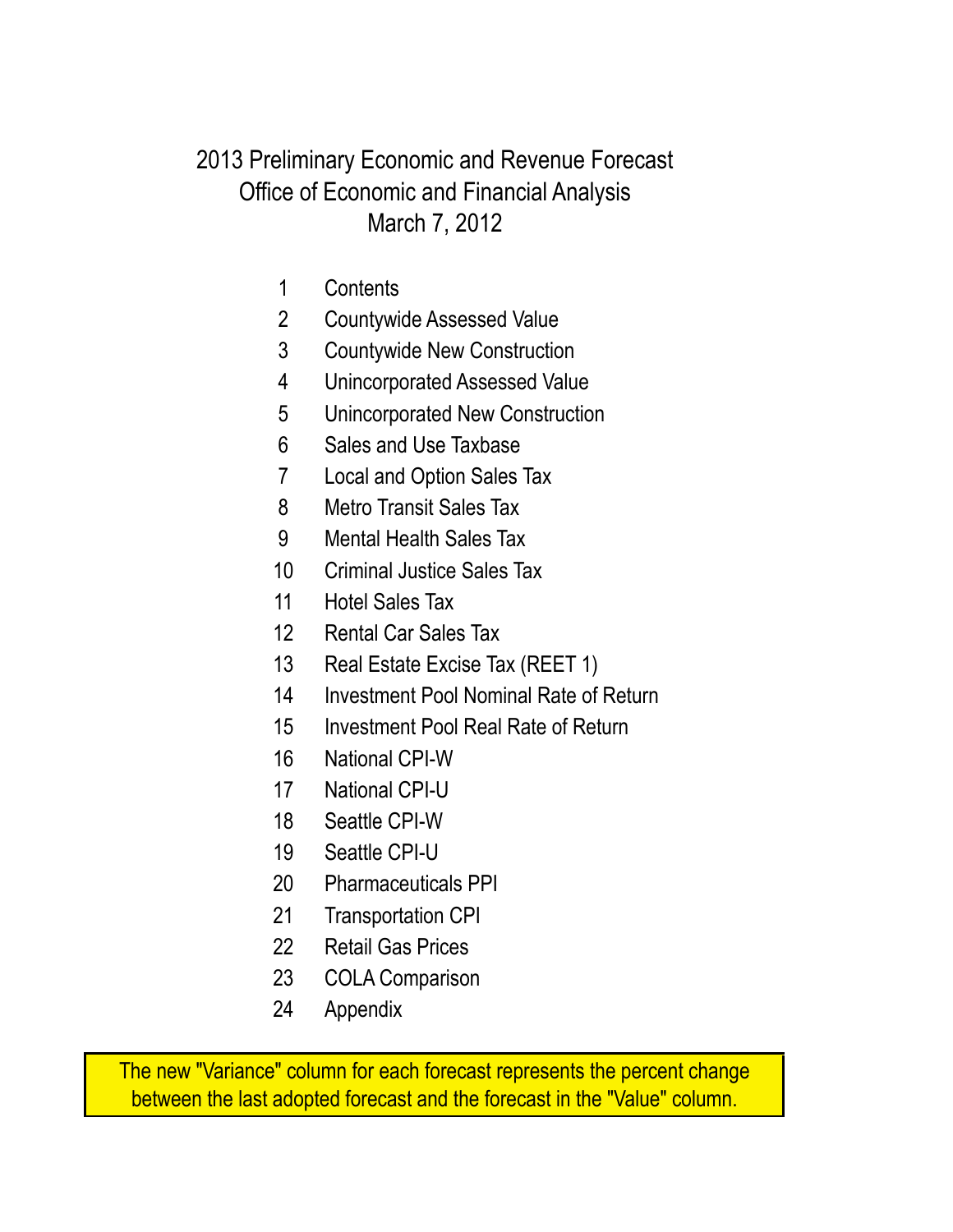| <b>Tax Year</b> | Value              | Growth    | Variance   |
|-----------------|--------------------|-----------|------------|
| 2000            | 166,321,207,538    |           | $0.00\%$   |
| 2001            | 188,420,103,797    | 13.29%    | $0.00\%$   |
| 2002            | 210,996,600,903    | 11.98%    | $0.00\%$   |
| 2003            | 224,994,598,210    | 6.63%     | $0.00\%$   |
| 2004            | 235,834,254,423    | 4.82%     | 0.00%      |
| 2005            | 248,911,782,339    | 5.55%     | 0.00%      |
| 2006            | 270,571,089,668    | 8.70%     | $0.00\%$   |
| 2007            | 298,755,199,059    | 10.42%    | $0.00\%$   |
| 2008            | 340,995,439,577    | 14.14%    | $0.00\%$   |
| 2009            | 386,889,727,909    | 13.46%    | $0.00\%$   |
| 2010            | 341,971,517,465    | $-11.61%$ | $0.00\%$   |
| 2011            | 330,414,998,630    | $-3.38%$  | $0.00\%$   |
| 2012            | 319,460,937,270    | $-3.32%$  | 1.17%      |
| 2013            | 315,480,086,921    | $-1.25%$  | $-3.47%$   |
| 2014            | 329,450,612,529    | 4.43%     | $-3.99%$   |
| 2015            | 342,548,503,297    | 3.98%     | $-4.94%$   |
| 2016            | 354,891,725,871    | 3.60%     | $-7.49%$   |
| 2017            | 367, 292, 297, 762 | 3.49%     | $-10.09\%$ |
| 2018            | 389,300,109,197    | 5.99%     | $-10.08%$  |
| 2019            | 406,832,349,133    | 4.50%     | $-10.99%$  |
| 2020            | 429,033,148,909    | 5.46%     | $-10.85%$  |

# 2013 Preliminary Countywide Assessed Value Forecast Office of Economic and Financial Analysis March 7, 2012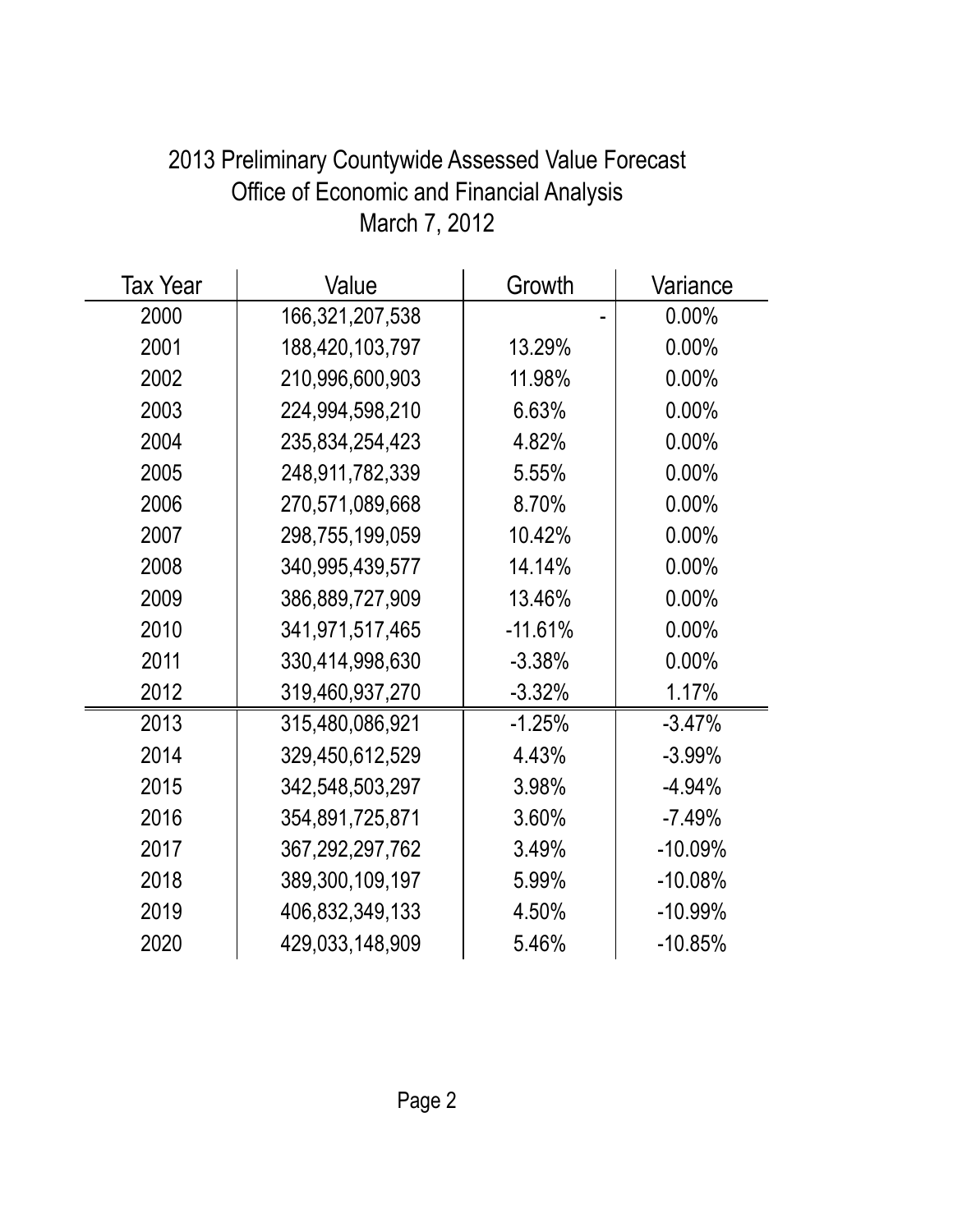| <b>Tax Year</b> | Value         | Growth    | Variance  |
|-----------------|---------------|-----------|-----------|
| 2000            | 3,476,506,080 |           | $0.00\%$  |
| 2001            | 3,865,600,000 | 11.19%    | 0.00%     |
| 2002            | 4,430,600,000 | 14.62%    | $0.00\%$  |
| 2003            | 3,719,900,000 | $-16.04%$ | $0.00\%$  |
| 2004            | 4,201,000,000 | 12.93%    | 0.00%     |
| 2005            | 4,292,400,000 | 2.18%     | $0.00\%$  |
| 2006            | 4,964,300,000 | 15.65%    | $0.00\%$  |
| 2007            | 5.950,400,000 | 19.86%    | 0.00%     |
| 2008            | 6,663,100,000 | 11.98%    | $0.00\%$  |
| 2009            | 8,005,200,000 | 20.14%    | 0.00%     |
| 2010            | 5,205,200,000 | $-34.98%$ | $0.00\%$  |
| 2011            | 2,581,310,544 | $-50.41%$ | $0.00\%$  |
| 2012            | 2,438,206,813 | $-5.54%$  | 36.60%    |
| 2013            | 2,342,342,157 | $-3.93\%$ | 15.65%    |
| 2014            | 2,326,948,263 | $-0.66%$  | 4.12%     |
| 2015            | 2,335,861,983 | 0.38%     | $-10.35%$ |
| 2016            | 2,353,837,493 | 0.77%     | $-26.20%$ |
| 2017            | 2,553,097,937 | 8.47%     | $-33.45%$ |
| 2018            | 2,734,126,344 | 7.09%     | $-36.53%$ |
| 2019            | 2,888,082,752 | 5.63%     | $-36.69%$ |
| 2020            | 3,035,328,158 | 5.10%     | $-36.47%$ |

## 2013 Preliminary Countywide New Construction Forecast Office of Economic and Financial Analysis March 7, 2012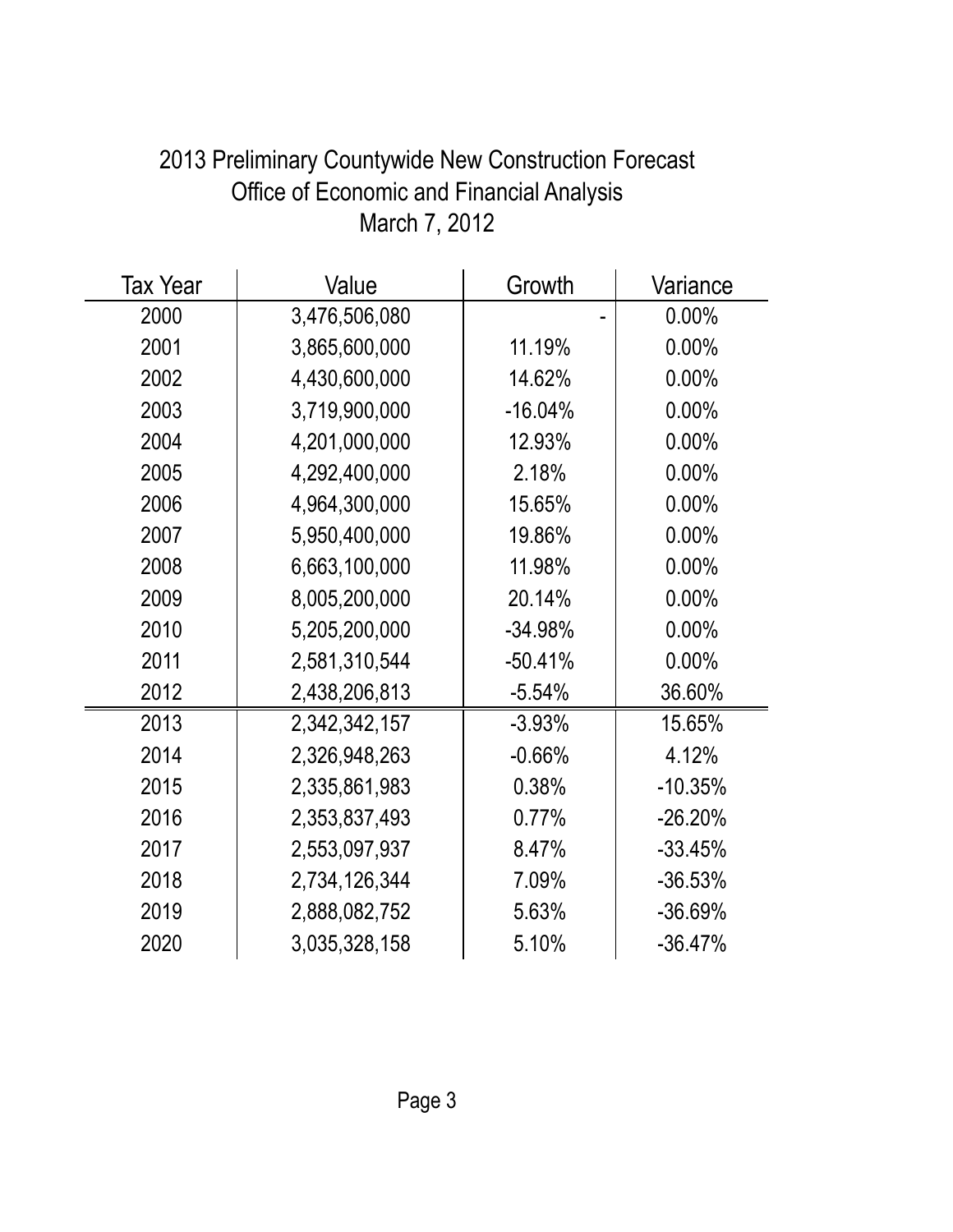| <b>Tax Year</b> | Value             | Growth    | Variance   |
|-----------------|-------------------|-----------|------------|
| 2000            | 26,820,808,300    |           | $0.00\%$   |
| 2001            | 29,495,903,550    | 9.97%     | $0.00\%$   |
| 2002            | 31,855,880,320    | 8.00%     | $0.00\%$   |
| 2003            | 34, 121, 588, 670 | 7.11%     | $0.00\%$   |
| 2004            | 36,002,180,790    | 5.51%     | $0.00\%$   |
| 2005            | 38,388,375,100    | 6.63%     | $0.00\%$   |
| 2006            | 41,286,880,590    | 7.55%     | $0.00\%$   |
| 2007            | 45, 145, 645, 420 | 9.35%     | $0.00\%$   |
| 2008            | 50,369,419,770    | 11.57%    | $0.00\%$   |
| 2009            | 52,536,624,390    | 4.30%     | $0.00\%$   |
| 2010            | 43,743,564,380    | $-16.74%$ | $0.00\%$   |
| 2011            | 39,449,376,050    | $-9.82%$  | $0.00\%$   |
| 2012            | 32,758,485,327    | $-16.96%$ | $-0.98%$   |
| 2013            | 32,052,707,274    | $-2.15%$  | $-5.32%$   |
| 2014            | 31,223,673,196    | $-2.59%$  | $-4.28%$   |
| 2015            | 32,443,877,876    | 3.91%     | $-5.37%$   |
| 2016            | 29,076,079,617    | $-10.38%$ | $-7.70%$   |
| 2017            | 29,956,394,892    | 3.03%     | $-10.96\%$ |
| 2018            | 31,696,576,906    | 5.81%     | $-11.37%$  |
| 2019            | 32,922,957,938    | 3.87%     | $-12.95%$  |
| 2020            | 34,622,423,101    | 5.16%     | $-13.02%$  |

## 2013 Preliminary Unincorporated Assessed Value Forecast Office of Economic and Financial Analysis March 7, 2012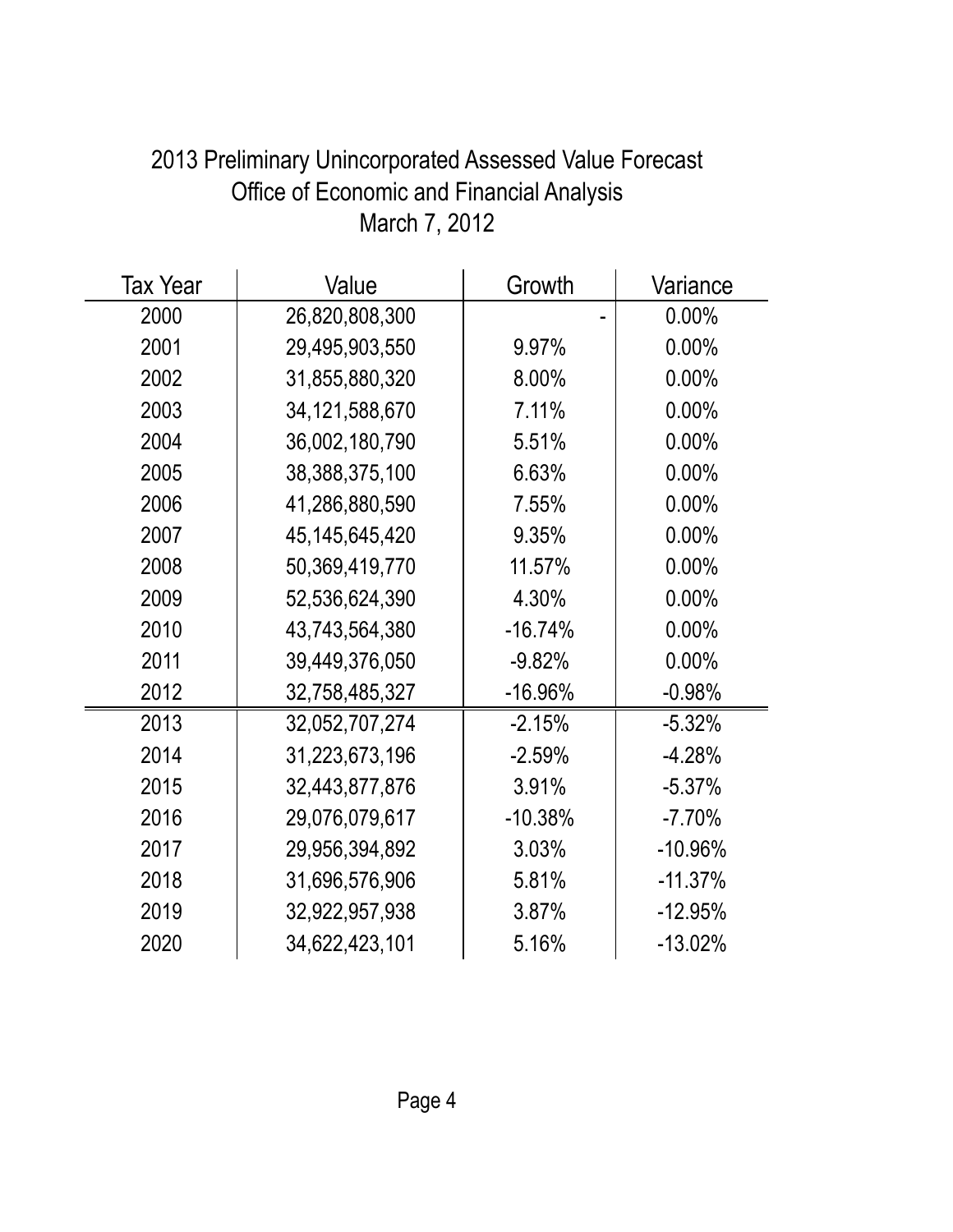| <b>Tax Year</b> | Value         | Growth     | Variance  |
|-----------------|---------------|------------|-----------|
| 2000            | 511,940,482   |            | $0.00\%$  |
| 2001            | 543,833,777   | 6.23%      | $0.00\%$  |
| 2002            | 715,260,251   | 31.52%     | $0.00\%$  |
| 2003            | 678,629,389   | $-5.12%$   | $0.00\%$  |
| 2004            | 780,913,911   | 15.07%     | 0.00%     |
| 2005            | 1,012,943,672 | 29.71%     | 0.00%     |
| 2006            | 898,303,083   | $-11.32%$  | 0.00%     |
| 2007            | 1,051,911,167 | 17.10%     | $0.00\%$  |
| 2008            | 938,271,172   | $-10.80%$  | 0.00%     |
| 2009            | 821,583,000   | $-12.44%$  | $0.00\%$  |
| 2010            | 304,665,097   | $-62.92\%$ | $0.00\%$  |
| 2011            | 267,511,475   | $-12.19%$  | $0.00\%$  |
| 2012            | 180,324,673   | $-32.59%$  | 9.70%     |
| 2013            | 173,234,724   | $-3.93%$   | $-7.12%$  |
| 2014            | 159,263,376   | $-8.06%$   | $-15.80%$ |
| 2015            | 159,873,458   | 0.38%      | $-27.50%$ |
| 2016            | 139,473,481   | $-12.76%$  | $-40.04%$ |
| 2017            | 151,280,391   | 8.47%      | -45.93%   |
| 2018            | 162,006,986   | 7.09%      | $-48.43%$ |
| 2019            | 171,129,467   | 5.63%      | -48.56%   |
| 2020            | 179,854,296   | 5.10%      | -48.39%   |

## 2013 Preliminary Unincorporated New Construction Forecast Office of Economic and Financial Analysis March 7, 2012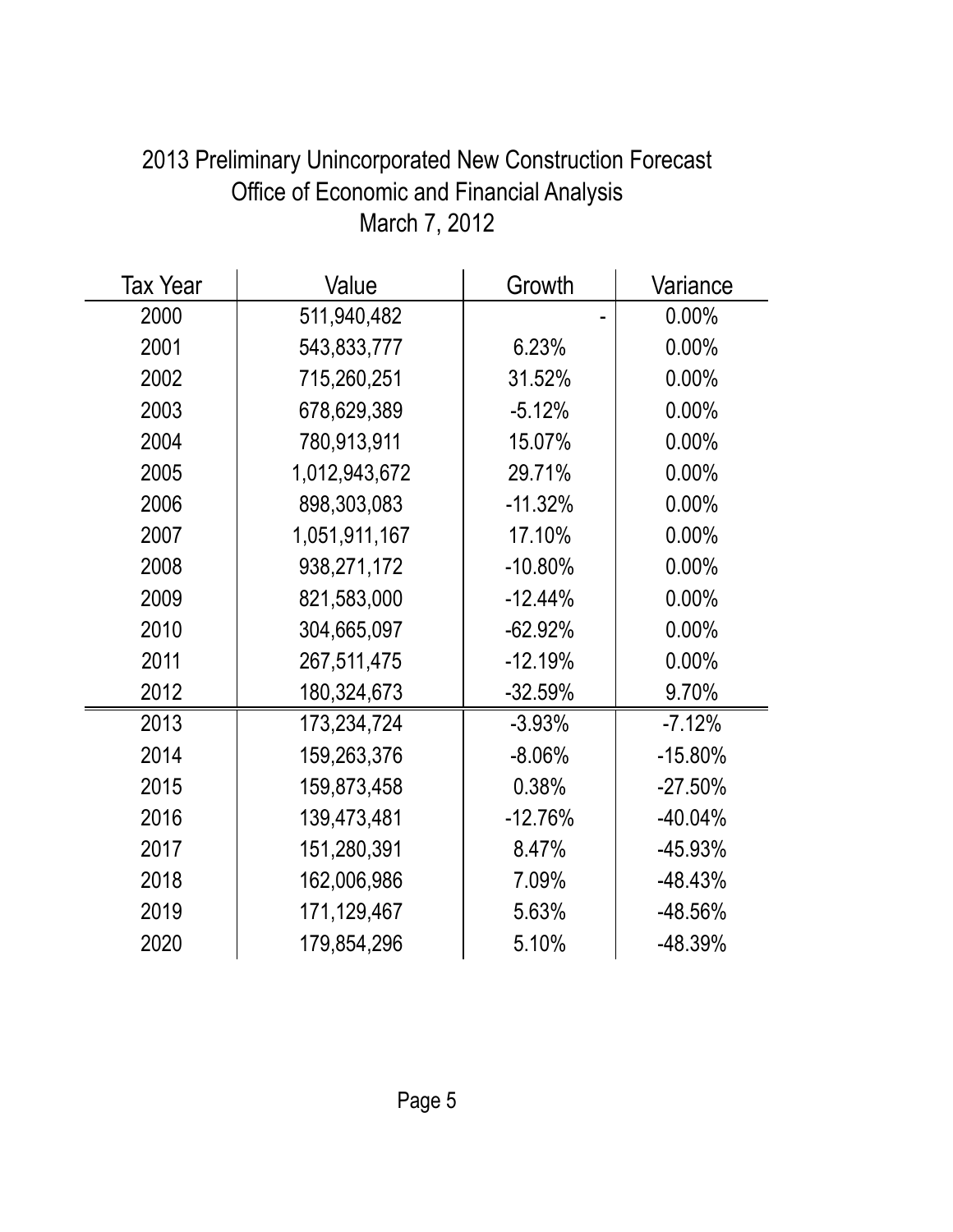| <b>Tax Year</b> | Value             | Growth    | Variance |
|-----------------|-------------------|-----------|----------|
| 2000            | 39,017,612,480    |           | $0.00\%$ |
| 2001            | 37,414,873,470    | $-4.11%$  | 0.00%    |
| 2002            | 36, 137, 962, 860 | $-3.41%$  | 0.00%    |
| 2003            | 36,379,622,690    | 0.67%     | 0.00%    |
| 2004            | 38,521,409,960    | 5.89%     | 0.00%    |
| 2005            | 41,807,662,630    | 8.53%     | 0.00%    |
| 2006            | 45,401,665,730    | 8.60%     | 0.00%    |
| 2007            | 49,268,622,240    | 8.52%     | 0.00%    |
| 2008            | 47,440,908,710    | $-3.71%$  | $0.00\%$ |
| 2009            | 40,783,082,660    | $-14.03%$ | $0.00\%$ |
| 2010            | 40,506,885,020    | $-0.68%$  | 0.00%    |
| 2011            | 43,289,249,055    | 6.87%     | 1.94%    |
| 2012            | 44, 311, 797, 433 | 2.36%     | $-0.95%$ |
| 2013            | 45,870,656,076    | 3.52%     | $-1.91%$ |
| 2014            | 48,232,334,446    | 5.15%     | $-2.23%$ |
| 2015            | 51,119,523,614    | 5.99%     | $-2.46%$ |
| 2016            | 54,241,599,291    | 6.11%     | $-2.17%$ |
| 2017            | 57,246,965,765    | 5.54%     | $-1.81%$ |
| 2018            | 60,244,870,675    | 5.24%     | $-1.10%$ |
| 2019            | 63,302,872,479    | 5.08%     | $-0.39%$ |
| 2020            | 66,491,611,610    | 5.04%     | 0.44%    |

# 2013 Preliminary Sales and Use Taxbase Forecast Office of Economic and Financial Analysis March 7, 2012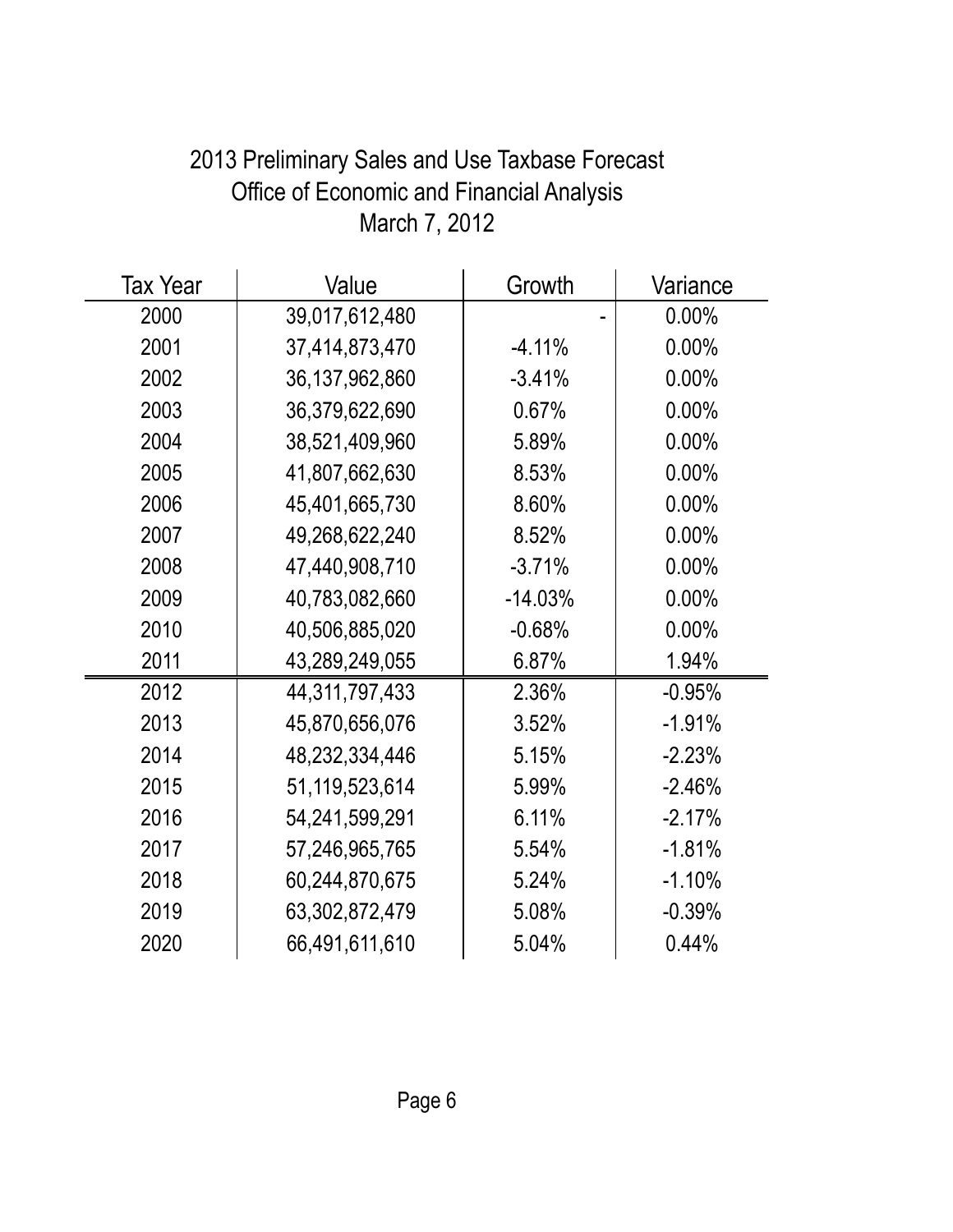| <b>Tax Year</b> | Value       | Growth    | Variance |
|-----------------|-------------|-----------|----------|
| 2000            | 73,651,464  |           | $0.00\%$ |
| 2001            | 71,059,166  | $-3.52%$  | 0.00%    |
| 2002            | 68,873,095  | $-3.08%$  | $0.00\%$ |
| 2003            | 68,377,899  | $-0.72%$  | 0.00%    |
| 2004            | 72,588,009  | 6.16%     | 0.00%    |
| 2005            | 78,015,175  | 7.48%     | $0.00\%$ |
| 2006            | 83,477,704  | 7.00%     | 0.00%    |
| 2007            | 91,912,631  | 10.10%    | $0.00\%$ |
| 2008            | 87,672,896  | $-4.61%$  | $0.00\%$ |
| 2009            | 76,142,480  | $-13.15%$ | 0.00%    |
| 2010            | 76,040,263  | $-0.13%$  | 0.00%    |
| 2011            | 81,032,753  | 6.57%     | 2.08%    |
| 2012            | 81,628,813  | 0.74%     | 0.95%    |
| 2013            | 82,638,349  | 1.24%     | $-0.24%$ |
| 2014            | 86,893,034  | 5.15%     | $-0.57%$ |
| 2015            | 89,389,258  | 2.87%     | $-1.10%$ |
| 2016            | 94,848,621  | 6.11%     | $-0.81%$ |
| 2017            | 100,103,902 | 5.54%     | $-0.45%$ |
| 2018            | 105,346,136 | 5.24%     | 0.27%    |
| 2019            | 110,693,457 | 5.08%     | 1.00%    |
| 2020            | 116,274,867 | 5.04%     |          |

# 2013 Preliminary Local and Option Sales Tax Forecast Office of Economic and Financial Analysis March 7, 2012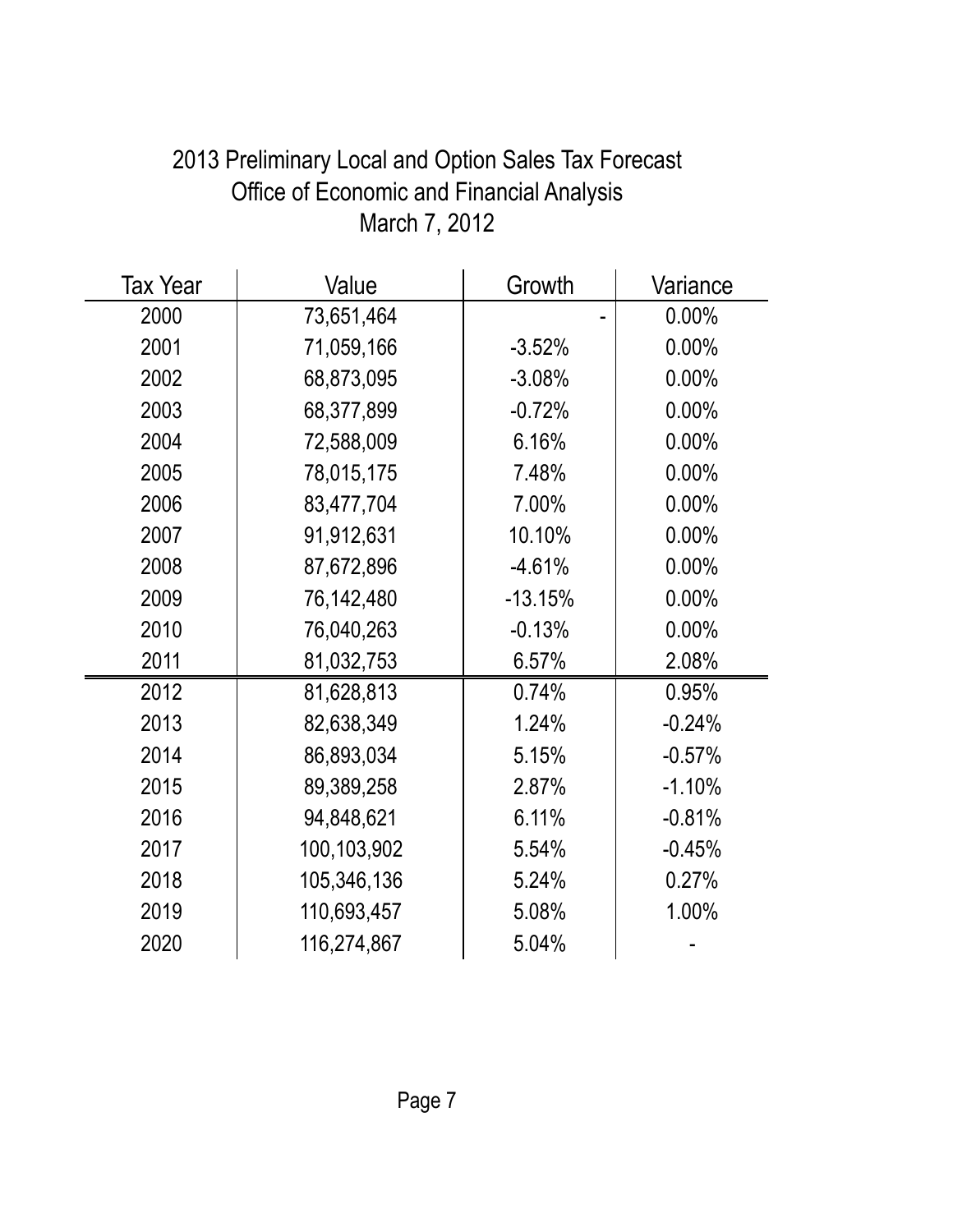| <b>Tax Year</b> | Value         | Growth    | Variance |
|-----------------|---------------|-----------|----------|
| 2000            | 239,636,459   |           | $0.00\%$ |
| 2001            | 287,784,746   | 20.09%    | $0.00\%$ |
| 2002            | 297,330,185   | 3.32%     | $0.00\%$ |
| 2003            | 296,747,992   | $-0.20%$  | 0.00%    |
| 2004            | 314, 192, 142 | 5.88%     | 0.00%    |
| 2005            | 341,149,234   | 8.58%     | $0.00\%$ |
| 2006            | 367,263,689   | 7.65%     | 0.00%    |
| 2007            | 442,042,300   | 20.36%    | $0.00\%$ |
| 2008            | 432,934,213   | $-2.06%$  | $0.00\%$ |
| 2009            | 376,904,266   | $-12.94%$ | 0.00%    |
| 2010            | 375,199,114   | $-0.45%$  | $0.00\%$ |
| 2011            | 399,535,863   | 6.49%     | $-0.66%$ |
| 2012            | 409,138,846   | 2.40%     | $-0.98%$ |
| 2013            | 423,532,070   | 3.52%     | $-1.94%$ |
| 2014            | 445,337,874   | 5.15%     | $-2.26%$ |
| 2015            | 471,995,814   | 5.99%     | $-2.49%$ |
| 2016            | 500,822,504   | 6.11%     | $-2.20%$ |
| 2017            | 528,571,597   | 5.54%     | $-1.84%$ |
| 2018            | 556,251,795   | 5.24%     | $-1.13%$ |
| 2019            | 584,486,879   | 5.08%     | $-0.42%$ |
| 2020            | 613,929,085   | 5.04%     |          |

# 2013 Preliminary Metro Transit Sales Tax Forecast Office of Economic and Financial Analysis March 7, 2012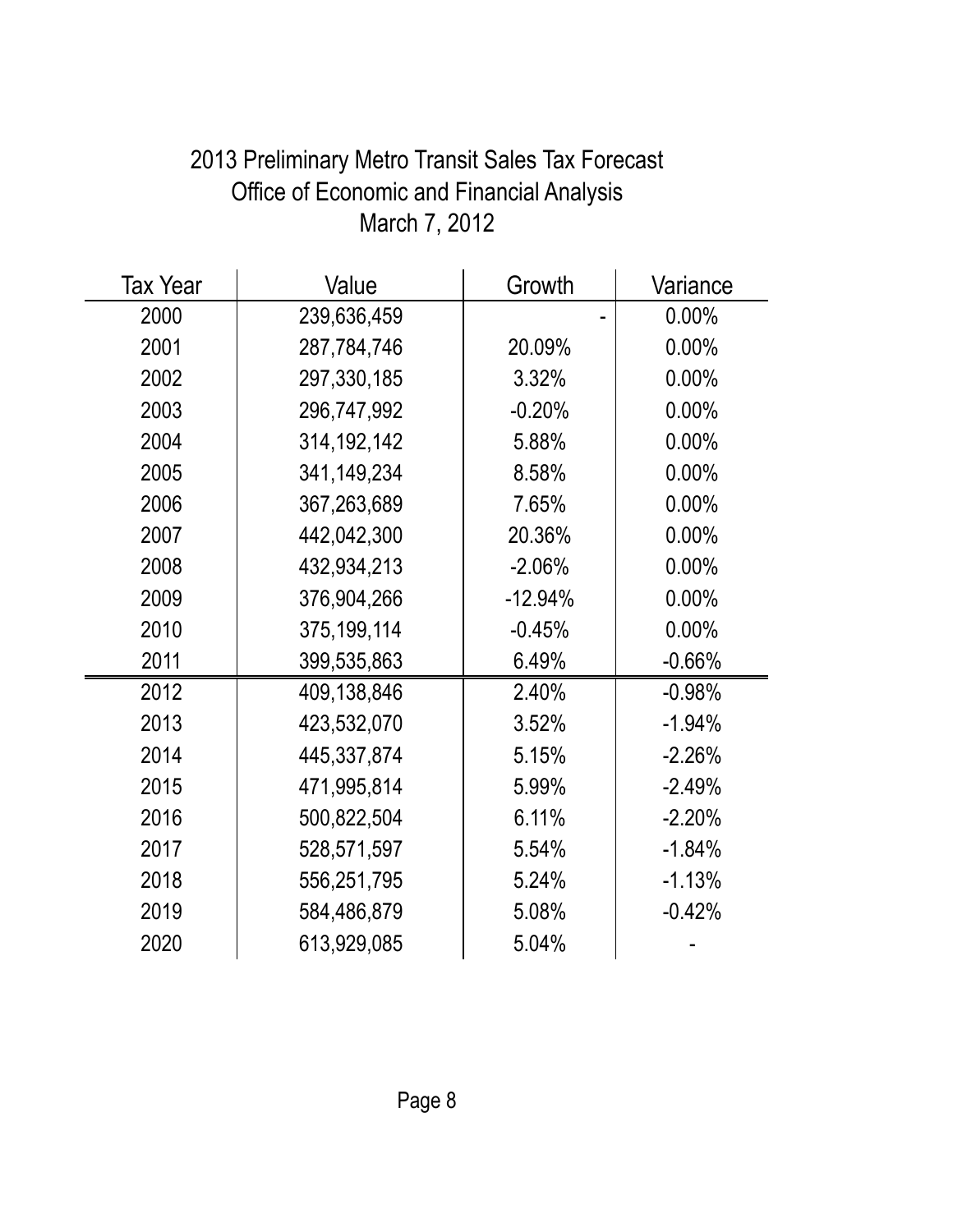| 2013 Preliminary Mental Health Sales Tax Forecast |
|---------------------------------------------------|
| <b>Office of Economic and Financial Analysis</b>  |
| March 7, 2012                                     |

| <b>Tax Year</b> | Value          | Growth   | Variance |
|-----------------|----------------|----------|----------|
| 2000            | 0              |          |          |
| 2001            | 0              |          |          |
| 2002            | 0              |          |          |
| 2003            | 0              |          |          |
| 2004            | 0              |          |          |
| 2005            | 0              |          |          |
| 2006            | 0              |          |          |
| 2007            | 0              |          |          |
| 2008            | 35,564,904     |          |          |
| 2009            | 41,773,812     | 17.46%   | 0.00%    |
| 2010            | 40,717,980     | $-2.53%$ | 0.00%    |
| 2011            | 43,107,671     | 5.87%    | $-3.58%$ |
| 2012            | 45,484,664     | 5.51%    | $-0.98%$ |
| 2013            | 47,084,783     | 3.52%    | $-1.93%$ |
| 2014            | 49,508,972     | 5.15%    | $-2.26%$ |
| 2015            | 52,472,580     | 5.99%    | $-2.48%$ |
| 2016            | 55,677,293     | 6.11%    | $-2.20%$ |
| 2017            | <b>Expires</b> |          |          |
| 2018            | 0              |          |          |
| 2019            | 0              |          |          |
| 2020            | 0              |          |          |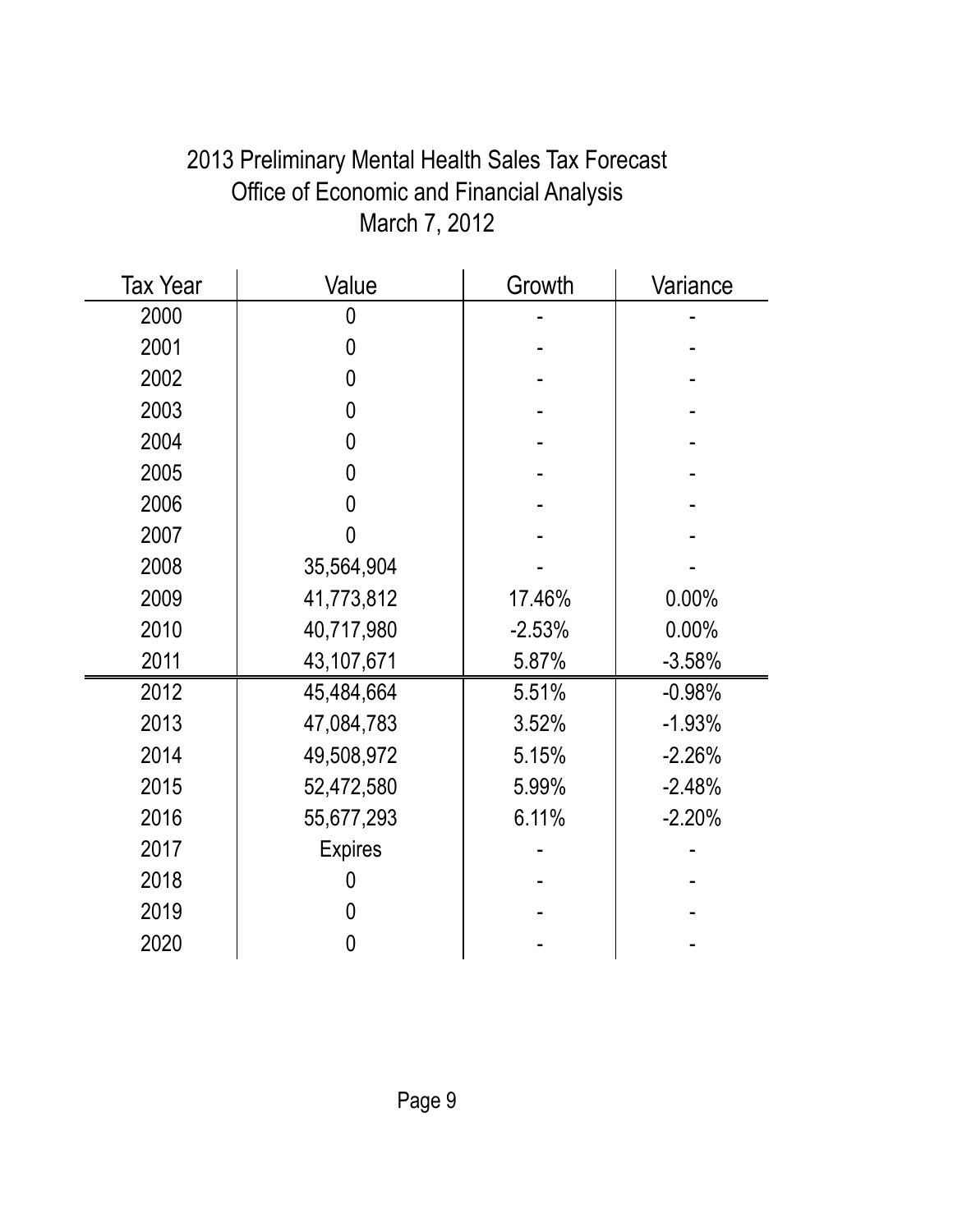| <b>Tax Year</b> | Value      | Growth    | Variance |
|-----------------|------------|-----------|----------|
| 2000            | 11,822,590 |           | $0.00\%$ |
| 2001            | 10,958,675 | $-7.31%$  | $0.00\%$ |
| 2002            | 10,485,286 | $-4.32%$  | $0.00\%$ |
| 2003            | 10,390,862 | $-0.90%$  | 0.00%    |
| 2004            | 11,026,405 | 6.12%     | 0.00%    |
| 2005            | 12,054,054 | 9.32%     | $0.00\%$ |
| 2006            | 12,988,932 | 7.76%     | 0.00%    |
| 2007            | 14,229,175 | 9.55%     | $0.00\%$ |
| 2008            | 12,973,186 | $-8.83%$  | $0.00\%$ |
| 2009            | 11,086,865 | $-14.54%$ | 0.00%    |
| 2010            | 10,916,264 | $-1.54%$  | $0.00\%$ |
| 2011            | 10,723,575 | $-1.77%$  | $-0.26%$ |
| 2012            | 10,092,325 | $-5.89%$  | $-1.11%$ |
| 2013            | 9,732,332  | $-3.57%$  | $-2.08%$ |
| 2014            | 10,002,874 | 2.78%     | $-2.23%$ |
| 2015            | 10,601,647 | 5.99%     | $-2.46%$ |
| 2016            | 10,475,112 | $-1.19%$  | $-2.42%$ |
| 2017            | 10,700,553 | 2.15%     | $-1.81%$ |
| 2018            | 11,260,919 | 5.24%     | $-1.10%$ |
| 2019            | 11,832,518 | 5.08%     | $-0.39%$ |
| 2020            | 12,428,554 | 5.04%     |          |

## 2013 Preliminary Criminal Justice Sales Tax Forecast Office of Economic and Financial Analysis March 7, 2012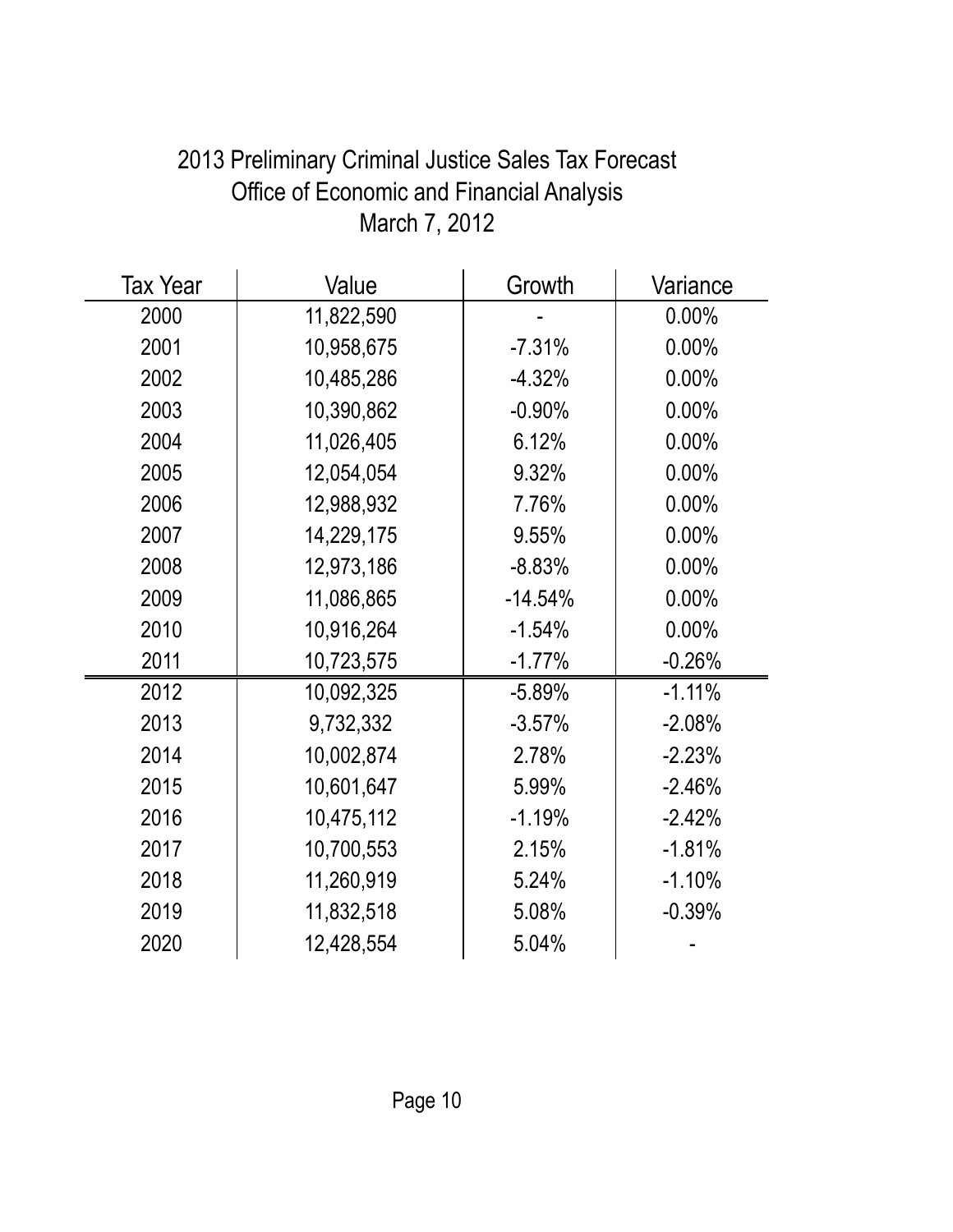| Tax Year | Value      | Growth    | Variance  |
|----------|------------|-----------|-----------|
| 2000     | 13,939,448 |           | $0.00\%$  |
| 2001     | 13,611,349 | $-2.35%$  | 0.00%     |
| 2002     | 12,783,520 | $-6.08%$  | $0.00\%$  |
| 2003     | 13,073,624 | 2.27%     | $0.00\%$  |
| 2004     | 14,280,262 | 9.23%     | 0.00%     |
| 2005     | 15,702,164 | 9.96%     | $0.00\%$  |
| 2006     | 18,233,040 | 16.12%    | $0.00\%$  |
| 2007     | 20,493,338 | 12.40%    | $0.00\%$  |
| 2008     | 20,701,685 | 1.02%     | $0.00\%$  |
| 2009     | 16,892,478 | $-18.40%$ | $0.00\%$  |
| 2010     | 18,044,615 | 6.82%     | $0.00\%$  |
| 2011     | 18,629,250 | 3.24%     | $-6.04%$  |
| 2012     | 19,259,132 | 3.38%     | $-6.07%$  |
| 2013     | 20,949,202 | 8.78%     | $-1.45%$  |
| 2014     | 21,703,602 | 3.60%     | $-1.18%$  |
| 2015     | 22,193,642 | 2.26%     | $-1.72%$  |
| 2016     | 22,534,416 | 1.54%     | $-2.53%$  |
| 2017     | 22,932,889 | 1.77%     | $-3.34%$  |
| 2018     | 23,356,462 | 1.85%     | $-4.00\%$ |
| 2019     | 23,774,947 | 1.79%     | $-4.64%$  |
| 2020     | 24,213,755 | 1.85%     | $-5.25%$  |

# 2013 Preliminary Hotel Sales Tax Forecast Office of Economic and Financial Analysis March 7, 2012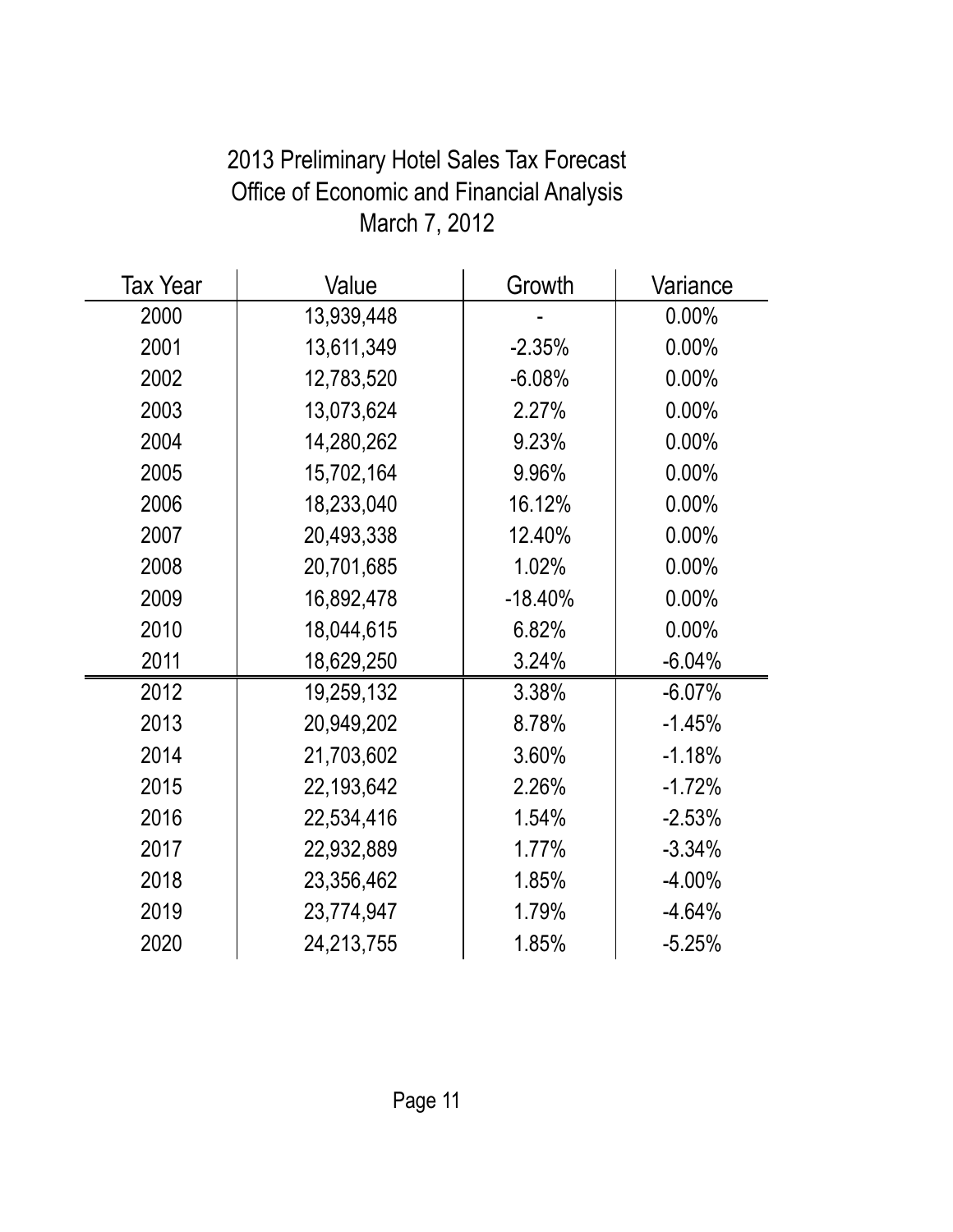| <b>Tax Year</b> | Value     | Growth   | Variance |
|-----------------|-----------|----------|----------|
| 2000            | 2,689,109 |          | 0.00%    |
| 2001            | 2,502,191 | $-6.95%$ | $0.00\%$ |
| 2002            | 2,406,111 | $-3.84%$ | $0.00\%$ |
| 2003            | 2,433,438 | 1.14%    | 0.00%    |
| 2004            | 2,355,887 | $-3.19%$ | 0.00%    |
| 2005            | 2,529,917 | 7.39%    | $0.00\%$ |
| 2006            | 2,735,846 | 8.14%    | $0.00\%$ |
| 2007            | 2,835,416 | 3.64%    | $0.00\%$ |
| 2008            | 2,835,443 | $0.00\%$ | $0.00\%$ |
| 2009            | 2,651,750 | $-6.48%$ | 0.00%    |
| 2010            | 2,737,771 | 3.24%    | $0.00\%$ |
| 2011            | 2,642,169 | $-3.49%$ | $-4.95%$ |
| 2012            | 2,716,814 | 2.83%    | $-4.53%$ |
| 2013            | 2,771,917 | 2.03%    | $-3.99%$ |
| 2014            | 2,804,597 | 1.18%    | $-4.18%$ |
| 2015            | 2,833,507 | 1.03%    | $-4.30%$ |
| 2016            | 2,854,448 | 0.74%    | $-4.50%$ |
| 2017            | 2,874,359 | 0.70%    | $-4.83%$ |
| 2018            | 2,893,001 | 0.65%    | $-5.16%$ |
| 2019            | 2,909,929 | 0.59%    | $-5.53%$ |
| 2020            | 2,926,501 | 0.57%    | $-5.92%$ |

# 2013 Preliminary Rental Car Sales Tax Forecast Office of Economic and Financial Analysis March 7, 2012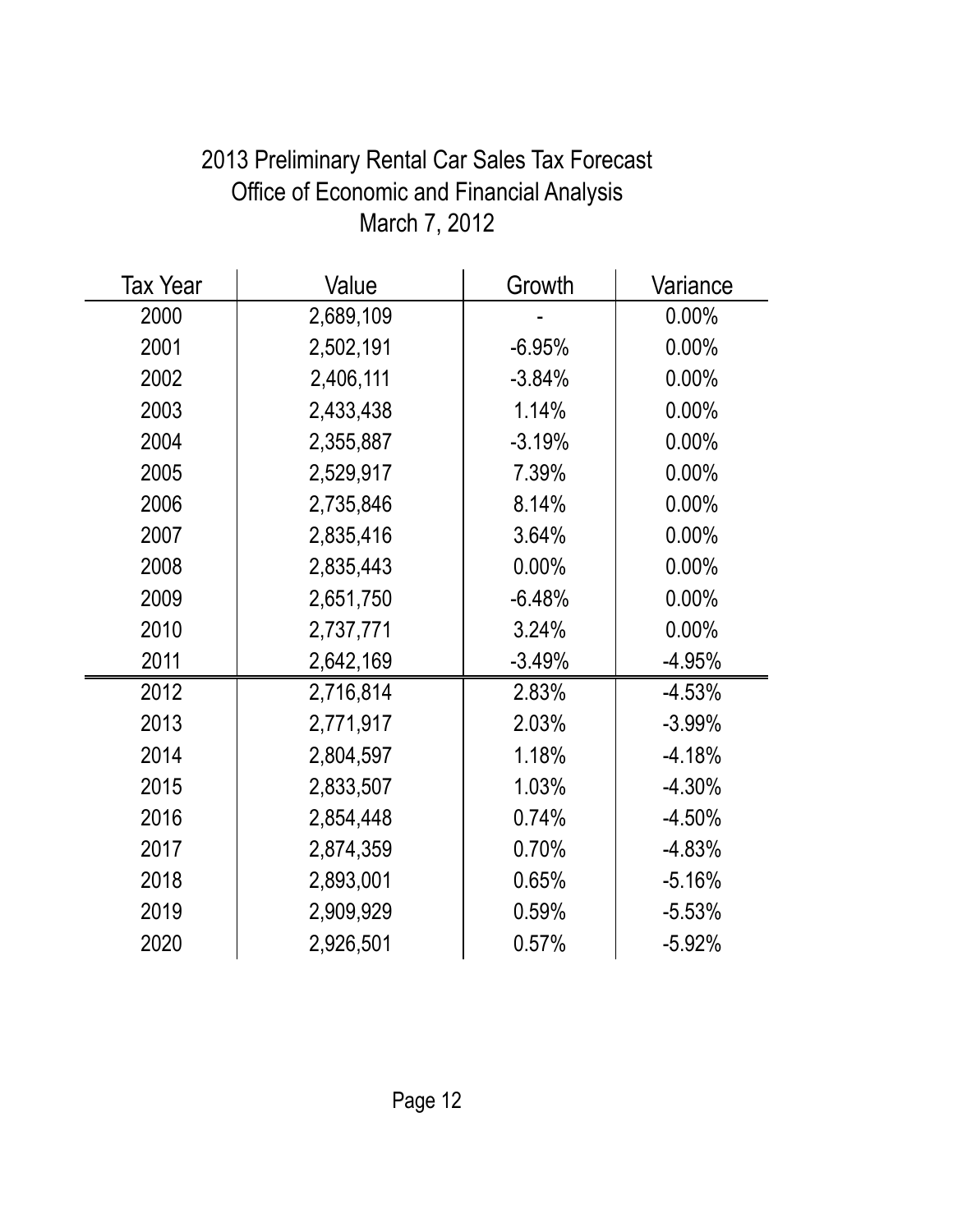| <b>Tax Year</b> | Value      | Growth    | Variance  |
|-----------------|------------|-----------|-----------|
| 2000            | 0          |           |           |
| 2001            | 5,872,198  |           | 0.00%     |
| 2002            | 6,793,174  | 15.68%    | $0.00\%$  |
| 2003            | 8,543,814  | 25.77%    | $0.00\%$  |
| 2004            | 9,903,161  | 15.91%    | 0.00%     |
| 2005            | 11,288,087 | 13.98%    | $0.00\%$  |
| 2006            | 11,710,069 | 3.74%     | 0.00%     |
| 2007            | 9,202,858  | $-21.41%$ | $0.00\%$  |
| 2008            | 4,912,082  | $-46.62%$ | $0.00\%$  |
| 2009            | 3,809,800  | $-22.44%$ | $0.00\%$  |
| 2010            | 3,647,888  | $-4.25%$  | 0.00%     |
| 2011            | 3,293,751  | $-9.71%$  | 8.34%     |
| 2012            | 3,067,815  | $-6.86%$  | $-1.19%$  |
| 2013            | 2,752,631  | $-10.27%$ | $-10.61%$ |
| 2014            | 3,046,171  | 10.66%    | $-7.70%$  |
| 2015            | 2,621,510  | $-13.94%$ | $-16.75%$ |
| 2016            | 2,593,699  | $-1.06%$  |           |
| 2017            | 2,492,664  | $-3.90%$  |           |
| 2018            | 2,515,312  | 0.91%     |           |
| 2019            | 2,568,849  | 2.13%     |           |
| 2020            | 2,637,421  | 2.67%     |           |

## 2013 Preliminary Real Estate Excise Tax (REET 1) Forecast Office of Economic and Financial Analysis March 7, 2012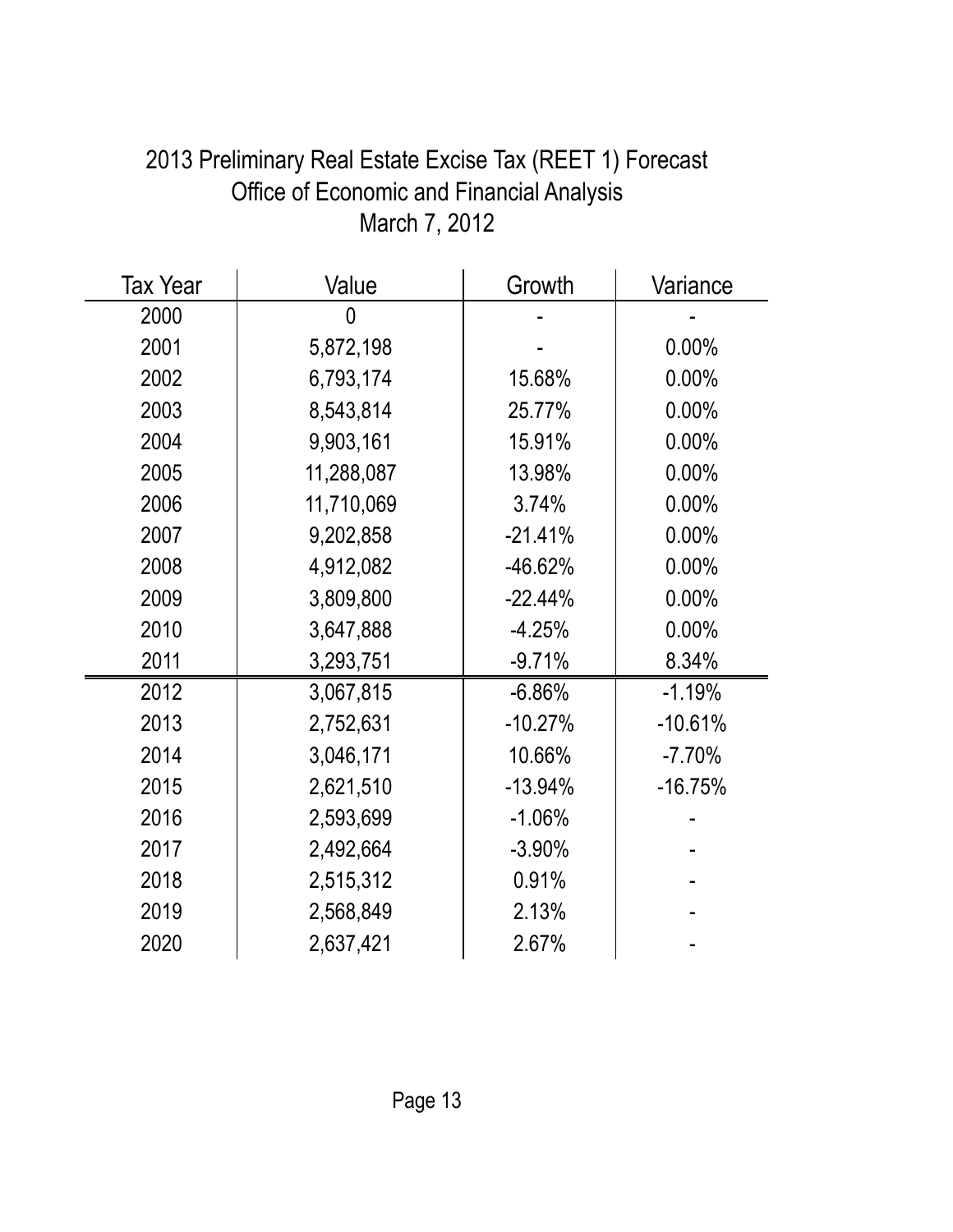| <b>Tax Year</b> | Value | Growth   | Variance |
|-----------------|-------|----------|----------|
| 2000            | 6.38% |          | $0.00\%$ |
| 2001            | 5.57% | $-0.81%$ | 0.00%    |
| 2002            | 3.80% | $-1.76%$ | 0.00%    |
| 2003            | 2.92% | $-0.88%$ | 0.00%    |
| 2004            | 2.31% | $-0.61%$ | $0.00\%$ |
| 2005            | 3.15% | 0.84%    | $0.00\%$ |
| 2006            | 4.68% | 1.53%    | 0.00%    |
| 2007            | 5.09% | 0.40%    | $0.00\%$ |
| 2008            | 3.30% | $-1.79%$ | 0.00%    |
| 2009            | 1.76% | $-1.54%$ | $0.00\%$ |
| 2010            | 0.96% | $-0.79%$ | 0.00%    |
| 2011            | 0.62% | $-0.34%$ | 0.02%    |
| 2012            | 0.30% | $-0.32%$ | $-0.10%$ |
| 2013            | 0.30% | $0.00\%$ | $0.00\%$ |
| 2014            | 0.30% | 0.00%    | $0.00\%$ |
| 2015            | 0.30% | 0.00%    | $-0.92%$ |
| 2016            | 1.32% | 1.02%    | $-0.73%$ |
| 2017            | 2.17% | 0.85%    | $-0.57%$ |
| 2018            | 2.83% | 0.66%    | $-0.44%$ |
| 2019            | 3.32% | 0.49%    | $-0.35%$ |
| 2020            | 3.68% | 0.36%    | $-0.28%$ |

# 2013 Preliminary Investment Pool Nominal Rate of Return Forecast Office of Economic and Financial Analysis March 7, 2012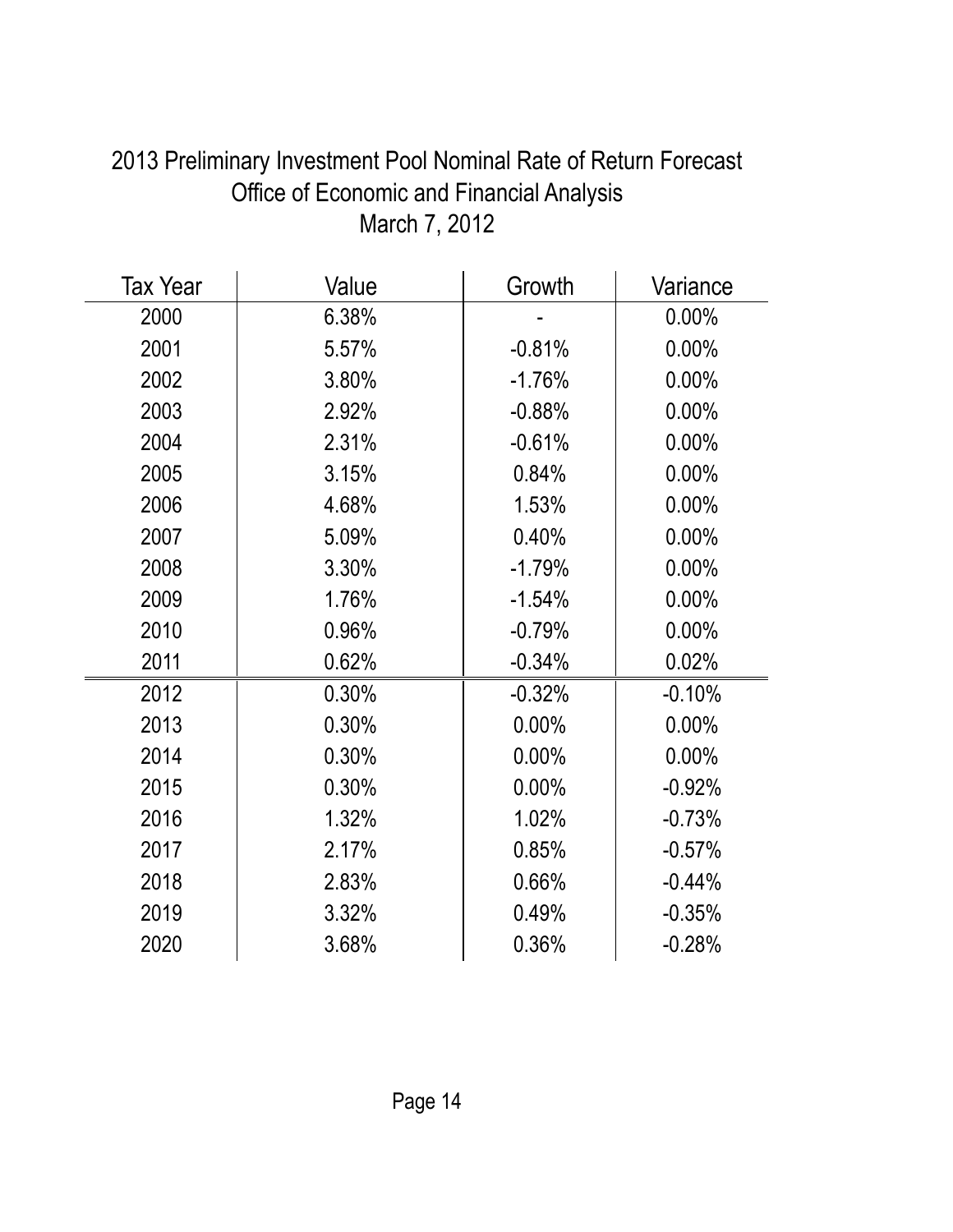| <b>Tax Year</b> | Value     | Growth   | Variance |
|-----------------|-----------|----------|----------|
| 2000            | 2.58%     |          | $0.00\%$ |
| 2001            | 1.87%     | $-0.71%$ | 0.00%    |
| 2002            | 1.83%     | $-0.04%$ | 0.00%    |
| 2003            | 1.31%     | $-0.51%$ | 0.00%    |
| 2004            | 1.05%     | $-0.26%$ | $0.00\%$ |
| 2005            | 0.32%     | $-0.73%$ | 0.00%    |
| 2006            | 0.95%     | 0.63%    | 0.00%    |
| 2007            | 1.16%     | 0.21%    | $0.00\%$ |
| 2008            | $-0.87%$  | $-2.03%$ | 0.00%    |
| 2009            | 1.17%     | 2.04%    | 0.00%    |
| 2010            | 0.66%     | $-0.50%$ | 0.00%    |
| 2011            | $-2.00\%$ | $-2.67%$ | $-0.30%$ |
| 2012            | $-2.31%$  | $-0.30%$ | $-0.95%$ |
| 2013            | $-1.83%$  | 0.48%    | $-0.21%$ |
| 2014            | $-2.03%$  | $-0.21%$ | $-0.25%$ |
| 2015            | $-2.08%$  | $-0.04%$ | $-1.17%$ |
| 2016            | $-1.11%$  | 0.96%    | $-0.98%$ |
| 2017            | $-0.32%$  | 0.79%    | $-0.83%$ |
| 2018            | 0.30%     | 0.62%    | $-0.70%$ |
| 2019            | 0.75%     | 0.45%    | $-0.66%$ |
| 2020            | 1.10%     | 0.35%    | $-0.61%$ |

# 2013 Preliminary Investment Pool Real Rate of Return Forecast Office of Economic and Financial Analysis March 7, 2012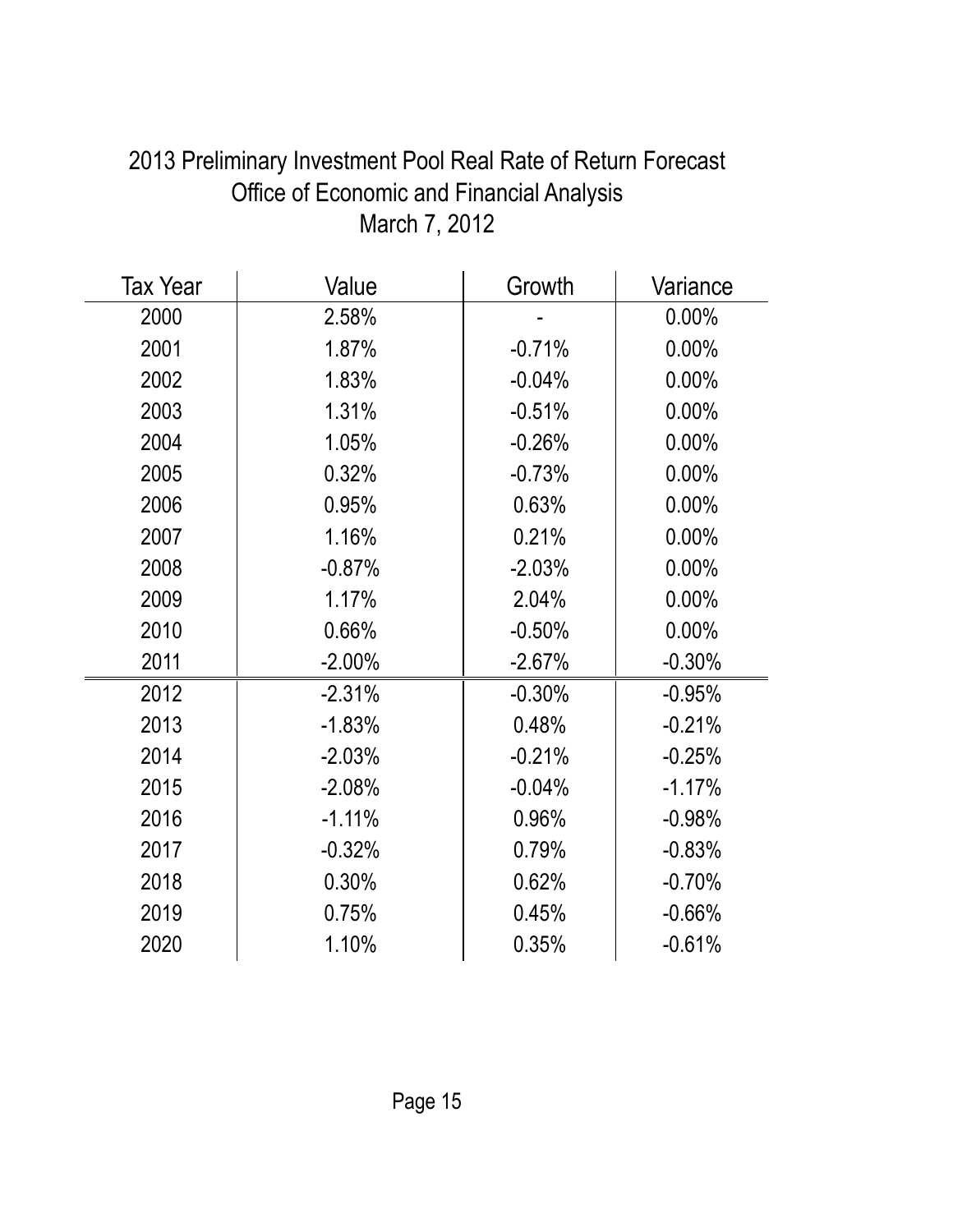| <b>Tax Year</b> | Value    | Growth   | Variance |
|-----------------|----------|----------|----------|
| 2000            | 3.46%    |          | 0.00%    |
| 2001            | 2.58%    | $-0.88%$ | 0.00%    |
| 2002            | 1.26%    | $-1.32%$ | $0.00\%$ |
| 2003            | 2.26%    | 1.00%    | 0.00%    |
| 2004            | 2.43%    | 0.17%    | 0.00%    |
| 2005            | 5.18%    | 2.75%    | $0.00\%$ |
| 2006            | 1.74%    | $-3.43%$ | 0.00%    |
| 2007            | 2.77%    | 1.02%    | 0.00%    |
| 2008            | 5.42%    | 2.65%    | 0.00%    |
| 2009            | $-1.68%$ | $-7.10%$ | 0.00%    |
| 2010            | 1.41%    | 3.09%    | 0.00%    |
| 2011            | 4.38%    | 2.97%    | 1.57%    |
| 2012            | 1.78%    | $-2.60%$ | $-0.04%$ |
| 2013            | 2.60%    | 0.81%    | 0.50%    |
| 2014            | 2.37%    | $-0.23%$ | $-0.02%$ |
| 2015            | 2.57%    | 0.21%    | 0.28%    |
| 2016            | 2.47%    | $-0.11%$ | 0.17%    |
| 2017            | 2.44%    | $-0.03%$ | 0.11%    |
| 2018            | 2.50%    | 0.06%    | 0.14%    |
| 2019            | 2.49%    | $-0.01%$ | 0.19%    |
| 2020            | 2.46%    | $-0.03%$ | 0.20%    |

# 2013 Preliminary Sept-to-Sept National CPI-W Forecast Office of Economic and Financial Analysis March 7, 2012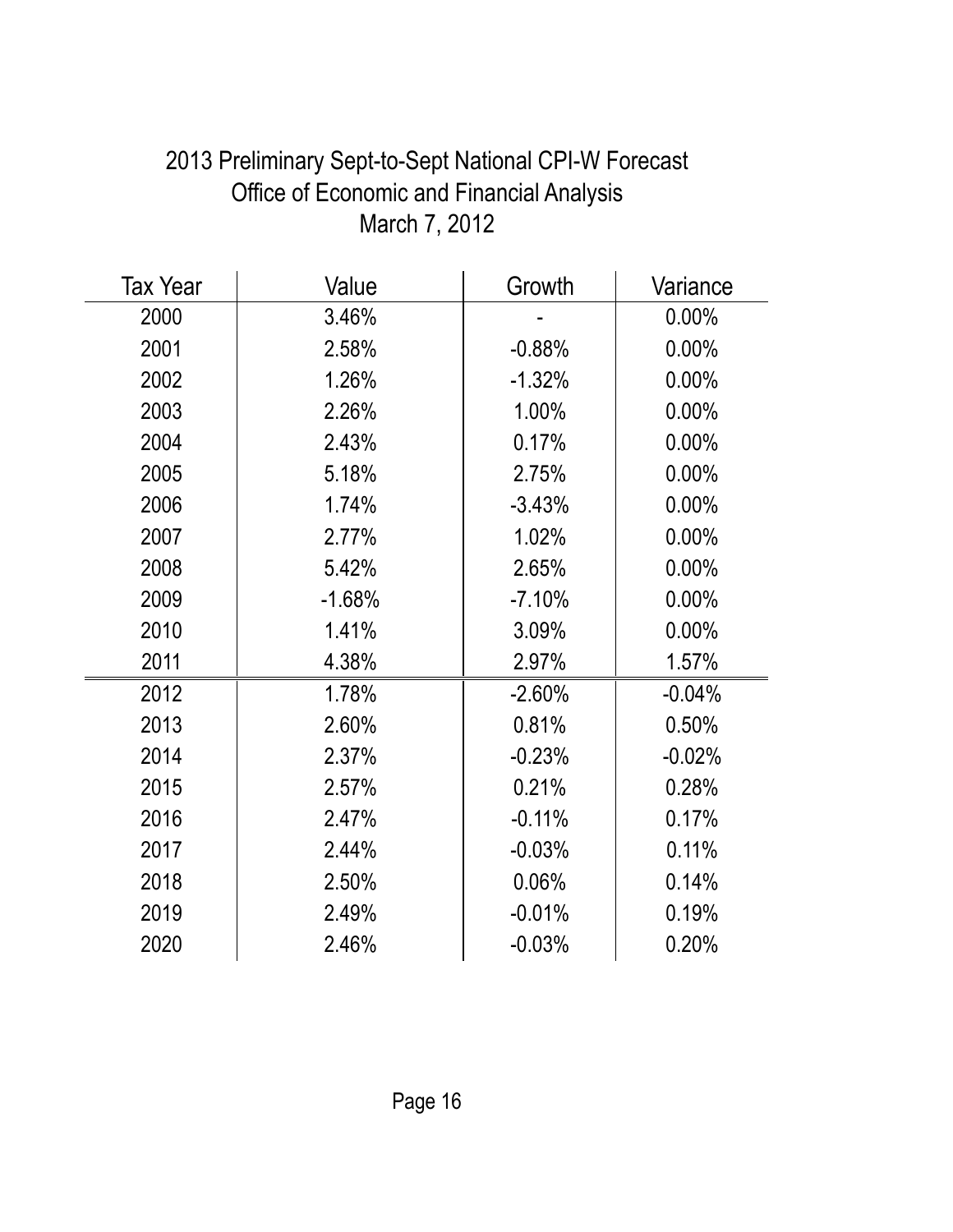| <b>Tax Year</b> | Value    | Growth   | Variance |
|-----------------|----------|----------|----------|
| 2000            | 3.36%    |          | $0.00\%$ |
| 2001            | 2.85%    | $-0.52%$ | 0.00%    |
| 2002            | 1.58%    | $-1.26%$ | $0.00\%$ |
| 2003            | 2.28%    | 0.70%    | 0.00%    |
| 2004            | 2.66%    | 0.38%    | 0.00%    |
| 2005            | 3.39%    | 0.72%    | $0.00\%$ |
| 2006            | 3.23%    | $-0.16%$ | 0.00%    |
| 2007            | 2.85%    | $-0.38%$ | $0.00\%$ |
| 2008            | 3.84%    | 0.99%    | $0.00\%$ |
| 2009            | $-0.36%$ | $-4.20%$ | 0.00%    |
| 2010            | 1.64%    | 2.00%    | $0.00\%$ |
| 2011            | 3.16%    | 1.52%    | 0.18%    |
| 2012            | 2.24%    | $-0.92%$ | 0.36%    |
| 2013            | 2.10%    | $-0.14%$ | 0.01%    |
| 2014            | 2.27%    | 0.17%    | $-0.15%$ |
| 2015            | 2.33%    | 0.06%    | 0.02%    |
| 2016            | 2.33%    | $0.00\%$ | 0.02%    |
| 2017            | 2.26%    | $-0.07%$ | $-0.09%$ |
| 2018            | 2.34%    | 0.09%    | $-0.03%$ |
| 2019            | 2.33%    | $-0.01%$ | 0.02%    |
| 2020            | 2.32%    | $-0.02%$ | 0.04%    |

# 2013 Preliminary National CPI-U Forecast Office of Economic and Financial Analysis March 7, 2012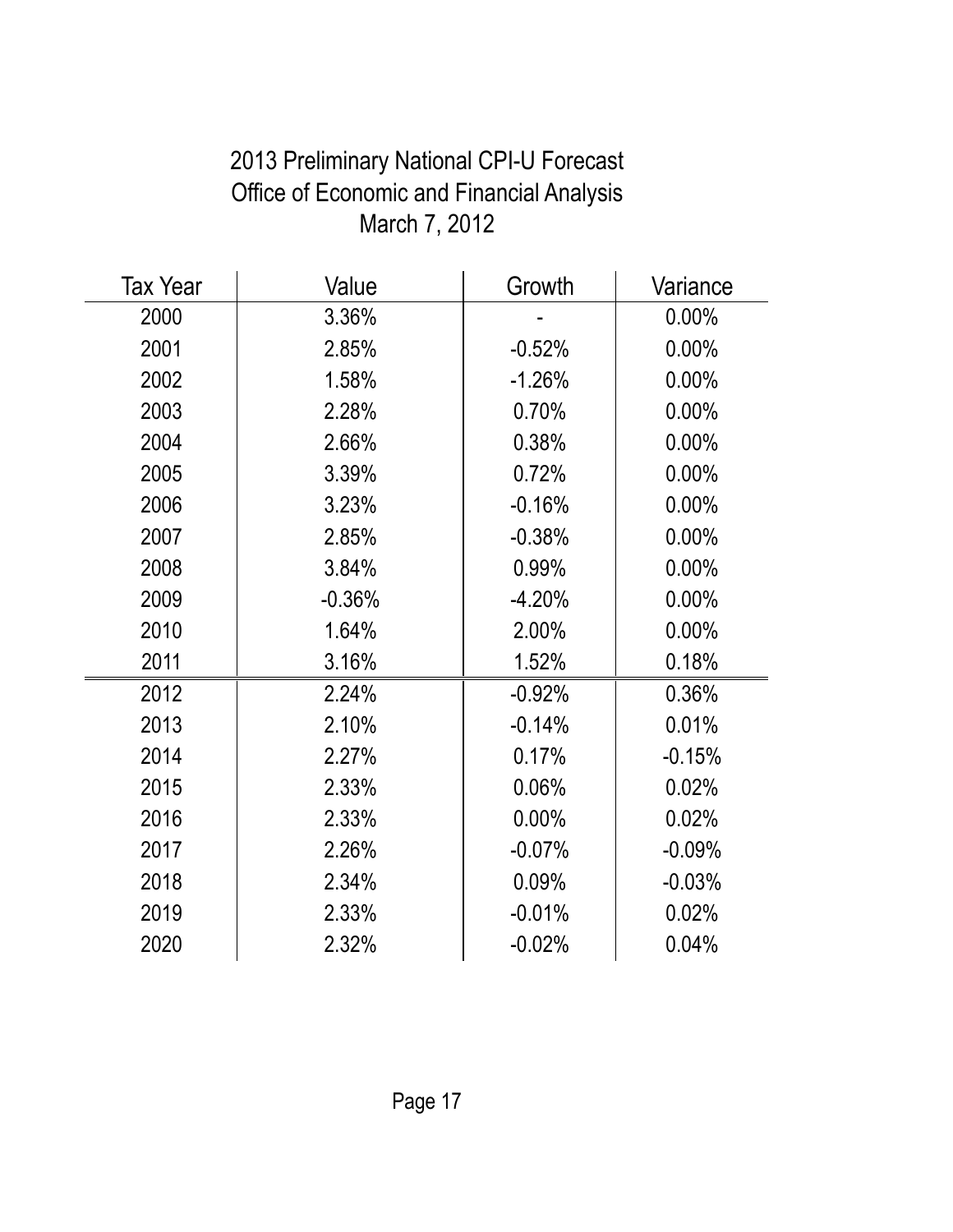| Tax Year | Value | Growth   | Variance |
|----------|-------|----------|----------|
| 2000     | 3.33% |          | 0.00%    |
| 2001     | 4.02% | 0.69%    | 0.00%    |
| 2002     | 2.44% | $-1.58%$ | 0.00%    |
| 2003     | 1.63% | $-0.81%$ | 0.00%    |
| 2004     | 1.33% | $-0.30%$ | $0.00\%$ |
| 2005     | 2.33% | 1.00%    | $0.00\%$ |
| 2006     | 3.41% | 1.08%    | 0.00%    |
| 2007     | 3.83% | 0.41%    | $0.00\%$ |
| 2008     | 4.50% | 0.67%    | 0.00%    |
| 2009     | 1.98% | $-2.52%$ | 0.00%    |
| 2010     | 0.62% | $-1.36%$ | $0.00\%$ |
| 2011     | 1.81% | 1.19%    | 0.00%    |
| 2012     | 2.89% | 1.08%    | 0.74%    |
| 2013     | 2.14% | $-0.75%$ | 0.19%    |
| 2014     | 2.27% | 0.13%    | 0.07%    |
| 2015     | 2.40% | 0.12%    | 0.13%    |
| 2016     | 2.41% | 0.01%    | 0.13%    |
| 2017     | 2.40% | $-0.01%$ | 0.07%    |
| 2018     | 2.39% | 0.00%    | 0.03%    |
| 2019     | 2.43% | 0.04%    | 0.08%    |
| 2020     | 2.45% | 0.01%    | 0.13%    |

# 2013 Preliminary July-June Average Seattle CPI-W Forecast Office of Economic and Financial Analysis March 7, 2012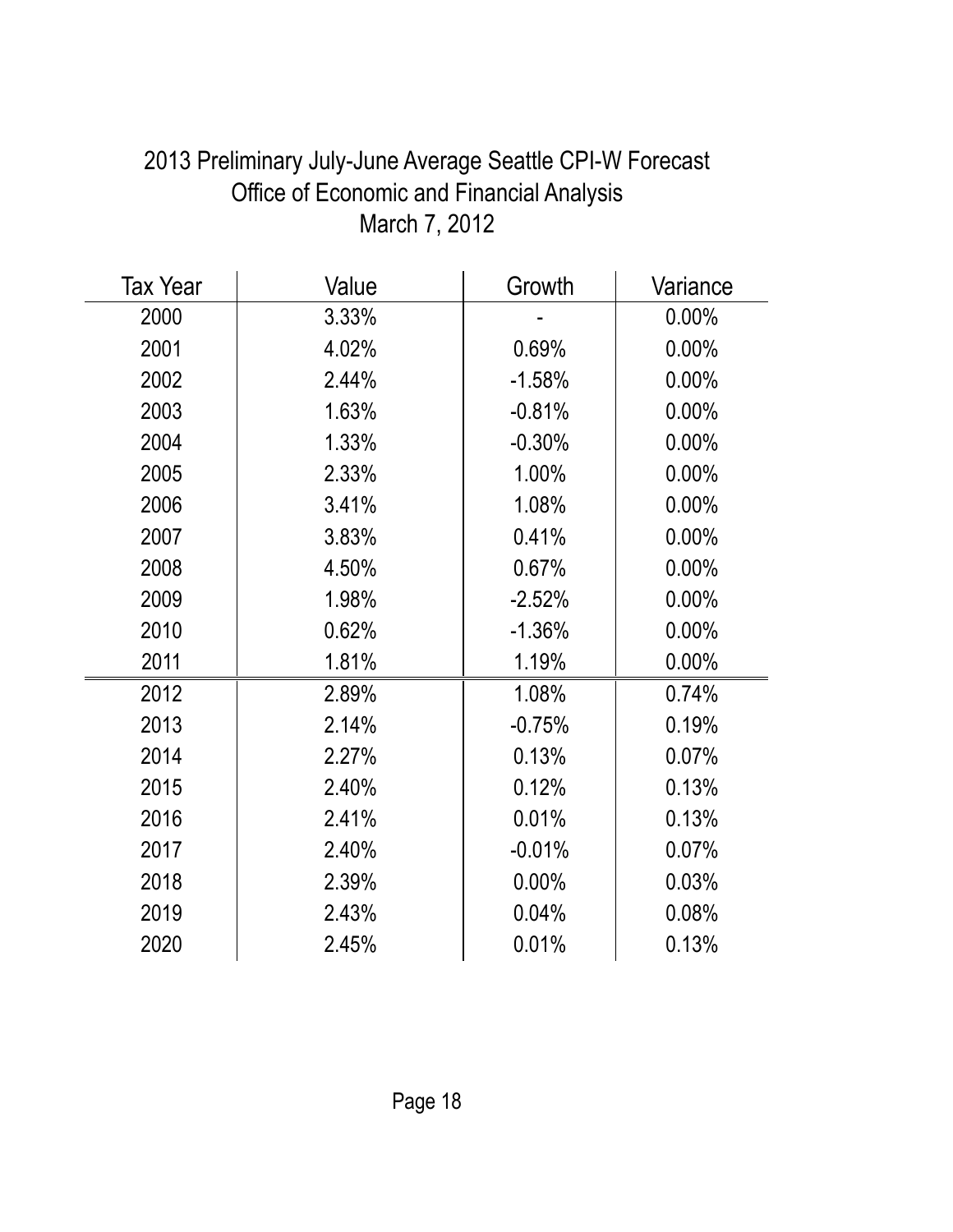| <b>Tax Year</b> | Value | Growth    | Variance |
|-----------------|-------|-----------|----------|
| 2000            | 3.70% |           | $0.00\%$ |
| 2001            | 3.63% | $-0.08%$  | 0.00%    |
| 2002            | 1.94% | $-1.69%$  | $0.00\%$ |
| 2003            | 1.58% | $-0.35%$  | 0.00%    |
| 2004            | 1.25% | $-0.34%$  | $0.00\%$ |
| 2005            | 2.82% | 1.58%     | $0.00\%$ |
| 2006            | 3.70% | 0.87%     | 0.00%    |
| 2007            | 3.88% | 0.18%     | 0.00%    |
| 2008            | 4.20% | 0.32%     | $0.00\%$ |
| 2009            | 0.58% | $-3.62%$  | 0.00%    |
| 2010            | 0.29% | $-0.29%$  | 0.00%    |
| 2011            | 2.68% | 2.38%     | 0.23%    |
| 2012            | 2.93% | 0.25%     | 0.85%    |
| 2013            | 2.21% | $-0.72%$  | 0.15%    |
| 2014            | 2.41% | 0.20%     | 0.09%    |
| 2015            | 2.50% | 0.10%     | 0.15%    |
| 2016            | 2.53% | 0.03%     | 0.14%    |
| 2017            | 2.51% | $-0.02%$  | 0.06%    |
| 2018            | 2.54% | 0.04%     | 0.06%    |
| 2019            | 2.57% | 0.02%     | 0.11%    |
| 2020            | 2.55% | $-0.01\%$ | 0.13%    |

# 2013 Preliminary Seattle Annual CPI-U Forecast Office of Economic and Financial Analysis March 7, 2012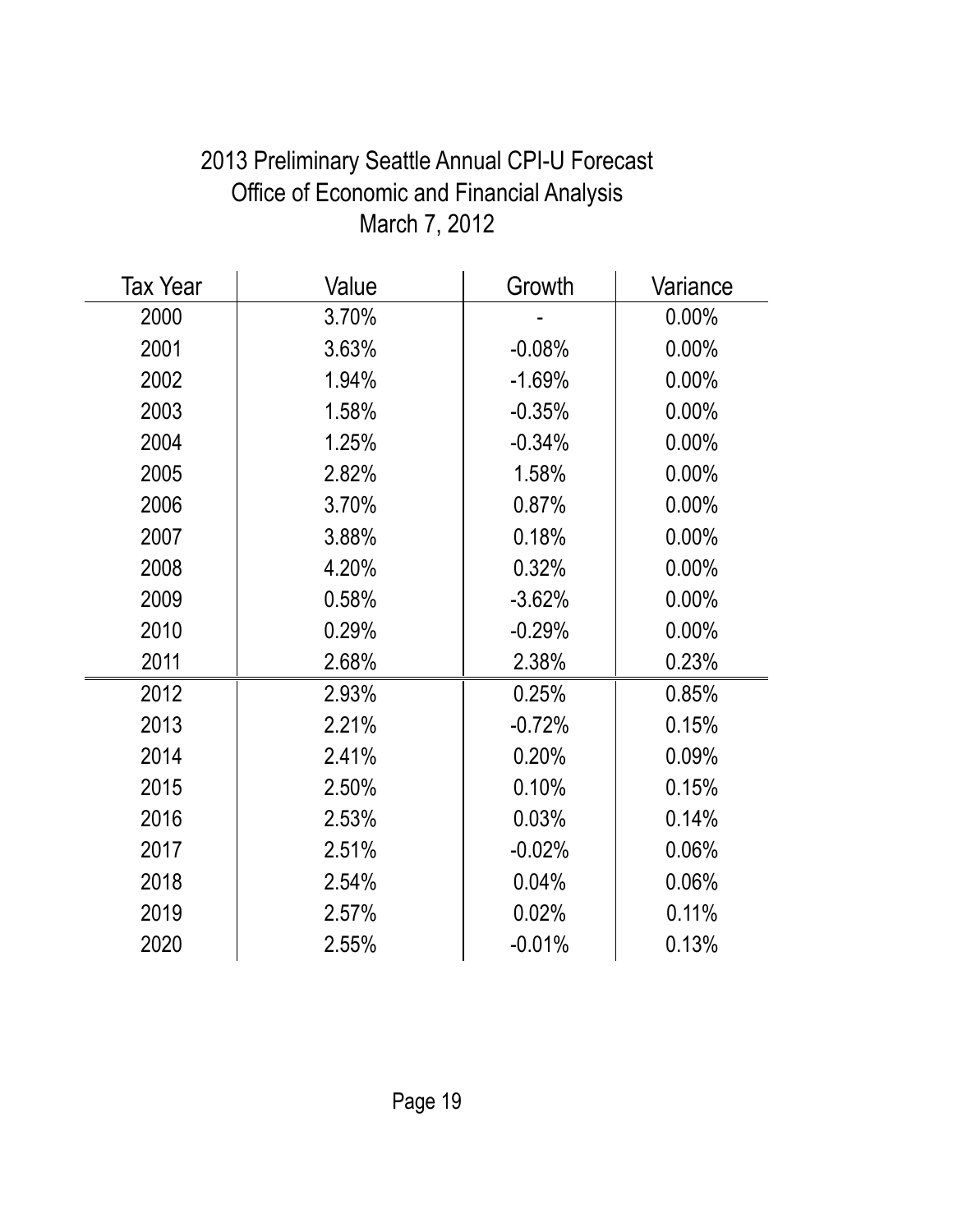| <b>Tax Year</b> | Value    | Growth    | Variance |
|-----------------|----------|-----------|----------|
| 2000            | $0.00\%$ |           | $0.00\%$ |
| 2001            | 0.00%    | 0.00%     | 0.00%    |
| 2002            | 9.77%    | 9.77%     | $0.00\%$ |
| 2003            | 3.74%    | $-6.03%$  | 0.00%    |
| 2004            | 2.74%    | $-0.99\%$ | $0.00\%$ |
| 2005            | 6.76%    | 4.02%     | $0.00\%$ |
| 2006            | 11.02%   | 4.26%     | 0.00%    |
| 2007            | 4.58%    | $-6.45%$  | 0.00%    |
| 2008            | 6.87%    | 2.29%     | $0.00\%$ |
| 2009            | 6.74%    | $-0.13%$  | $0.00\%$ |
| 2010            | $-0.06%$ | $-6.80%$  | $0.00\%$ |
| 2011            | $-5.02%$ | $-4.96%$  | $-1.66%$ |
| 2012            | 1.08%    | 6.10%     | $-2.87%$ |
| 2013            | 7.67%    | 6.59%     | 2.78%    |
| 2014            | 7.78%    | 0.10%     | 2.45%    |
| 2015            | 7.85%    | 0.07%     | 2.82%    |
| 2016            | 7.00%    | $-0.85%$  | 2.27%    |
| 2017            | 6.69%    | $-0.31%$  | 1.93%    |
| 2018            | 6.37%    | $-0.32%$  | 1.80%    |
| 2019            | 5.62%    | $-0.74%$  | 1.50%    |
| 2020            | 6.03%    | 0.41%     | 1.73%    |

# 2013 Preliminary Pharmaceuticals PPI Forecast Office of Economic and Financial Analysis March 7, 2012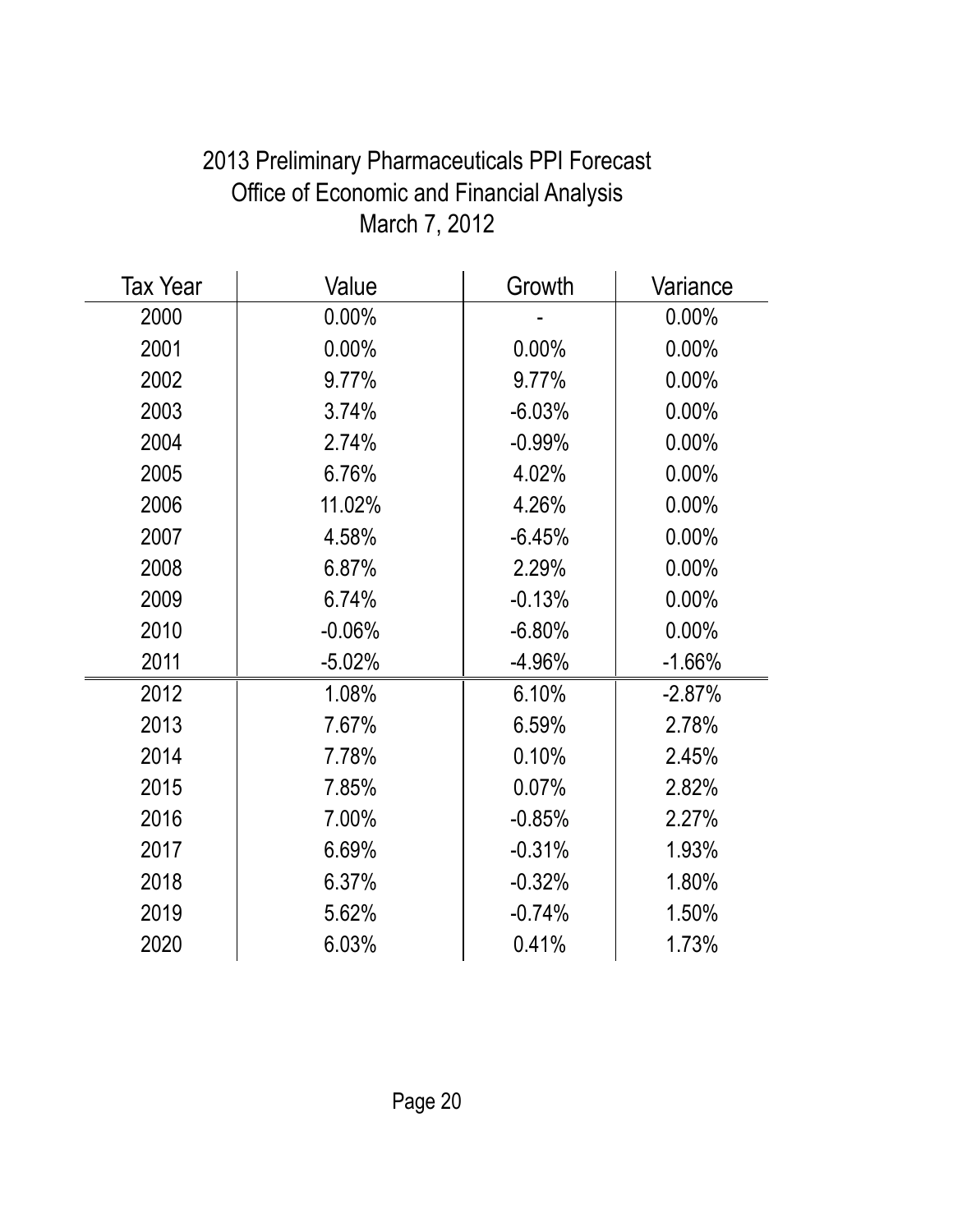| <b>Tax Year</b> | Value    | Growth    | Variance |
|-----------------|----------|-----------|----------|
| 2000            | 6.19%    |           | 0.00%    |
| 2001            | 0.60%    | $-5.59%$  | 0.00%    |
| 2002            | $-0.90%$ | $-1.50%$  | 0.00%    |
| 2003            | 3.07%    | 3.98%     | $0.00\%$ |
| 2004            | 3.52%    | 0.44%     | $0.00\%$ |
| 2005            | 6.63%    | 3.11%     | $0.00\%$ |
| 2006            | 4.00%    | $-2.63%$  | 0.00%    |
| 2007            | 2.11%    | $-1.88%$  | $0.00\%$ |
| 2008            | 5.88%    | 3.77%     | $0.00\%$ |
| 2009            | $-8.33%$ | $-14.22%$ | 0.00%    |
| 2010            | 7.89%    | 16.22%    | $0.00\%$ |
| 2011            | 9.81%    | 1.92%     | 0.83%    |
| 2012            | 2.26%    | $-7.55%$  | 0.93%    |
| 2013            | 1.65%    | $-0.61%$  | $-2.31%$ |
| 2014            | 1.94%    | 0.29%     | $-1.84%$ |
| 2015            | 2.04%    | 0.10%     | $-0.81%$ |
| 2016            | 1.72%    | $-0.32%$  | $-1.07%$ |
| 2017            | 0.83%    | $-0.89%$  | $-1.78%$ |
| 2018            | 0.76%    | $-0.07%$  | $-1.79%$ |
| 2019            | 0.84%    | 0.08%     | $-1.45%$ |
| 2020            | 0.81%    | $-0.03%$  | $-1.34%$ |

# 2013 Preliminary Transportation CPI Forecast Office of Economic and Financial Analysis March 7, 2012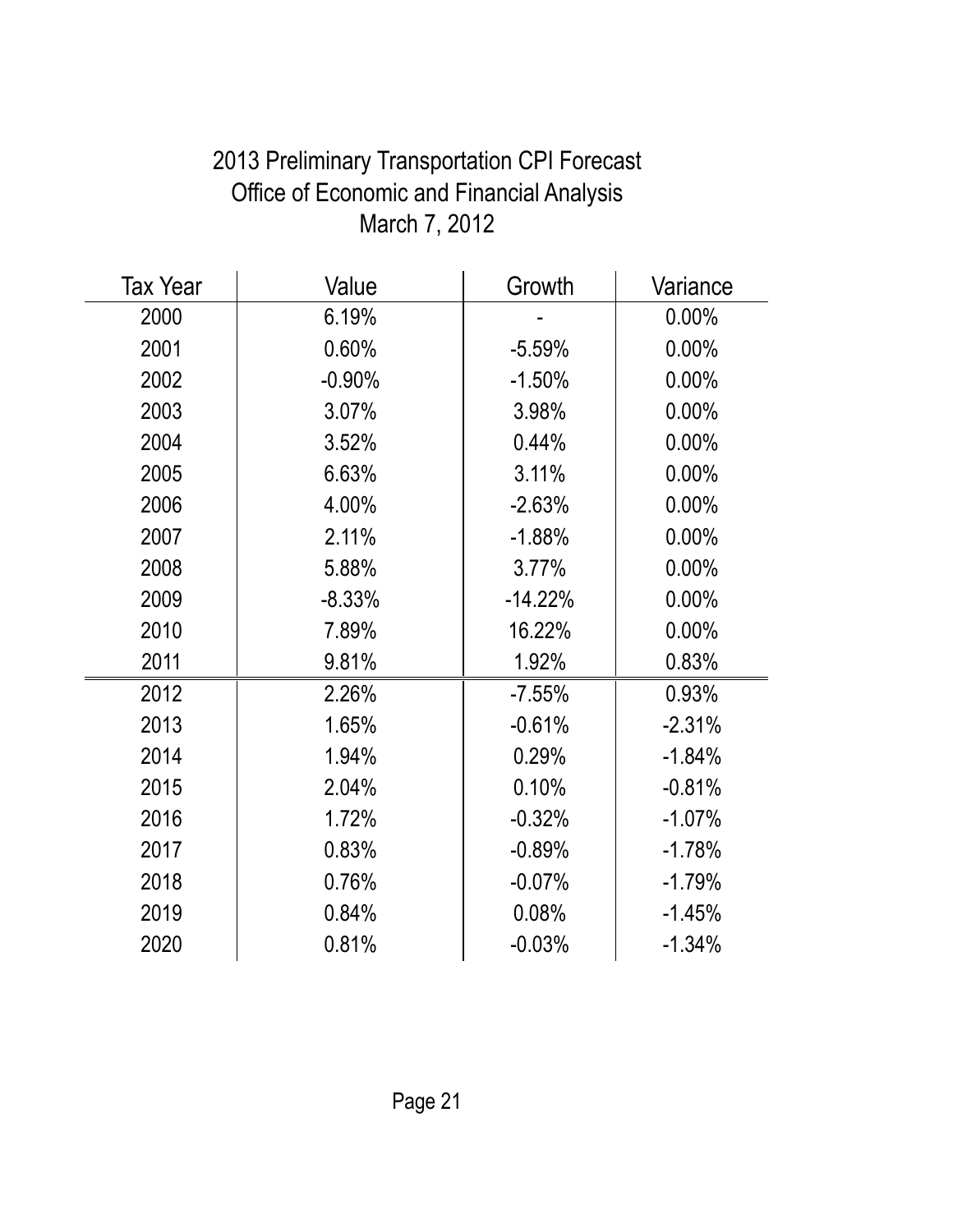| Quarter | Value  | <b>YOY Change</b> | Variance |
|---------|--------|-------------------|----------|
| Q4 2010 | \$3.05 |                   | $0.00\%$ |
| Q1 2011 | \$3.39 |                   | 0.00%    |
| Q2 2011 | \$3.92 |                   | 0.00%    |
| Q3 2011 | \$3.78 |                   | $-0.64%$ |
| Q4 2011 | \$3.67 | 20.39%            | $-3.19%$ |
| Q1 2012 | \$3.63 | 7.15%             | $-3.11%$ |
| Q2 2012 | \$4.04 | 2.97%             | $-3.15%$ |
| Q3 2012 | \$3.97 | 5.02%             | $-4.14%$ |
| Q4 2012 | \$3.91 | 6.66%             | $-5.04%$ |
| Q1 2013 | \$3.85 | 5.86%             | $-5.08%$ |
| Q2 2013 | \$4.20 | 4.02%             | $-0.90%$ |
| Q3 2013 | \$4.03 | 1.45%             | $-1.23%$ |
| Q4 2013 | \$3.86 | $-1.50%$          | 0.41%    |
| Q1 2014 | \$3.74 | $-2.68%$          | 1.04%    |
| Q2 2014 | \$4.20 | $-0.01%$          | 0.82%    |
| Q3 2014 | \$3.94 | $-2.14%$          | 1.22%    |
| Q4 2014 | \$3.76 | $-2.36%$          | 2.08%    |
| Q1 2015 | \$3.69 | $-1.32%$          | 1.59%    |
| Q2 2015 | \$4.21 | 0.17%             | 1.37%    |
| Q3 2015 | \$4.01 | 1.78%             | 1.20%    |
| Q4 2015 | \$3.88 | 3.17%             | 1.44%    |

## 2013 Preliminary Lundberg Retail Gas Forecast Office of Economic and Financial Analysis March 7, 2012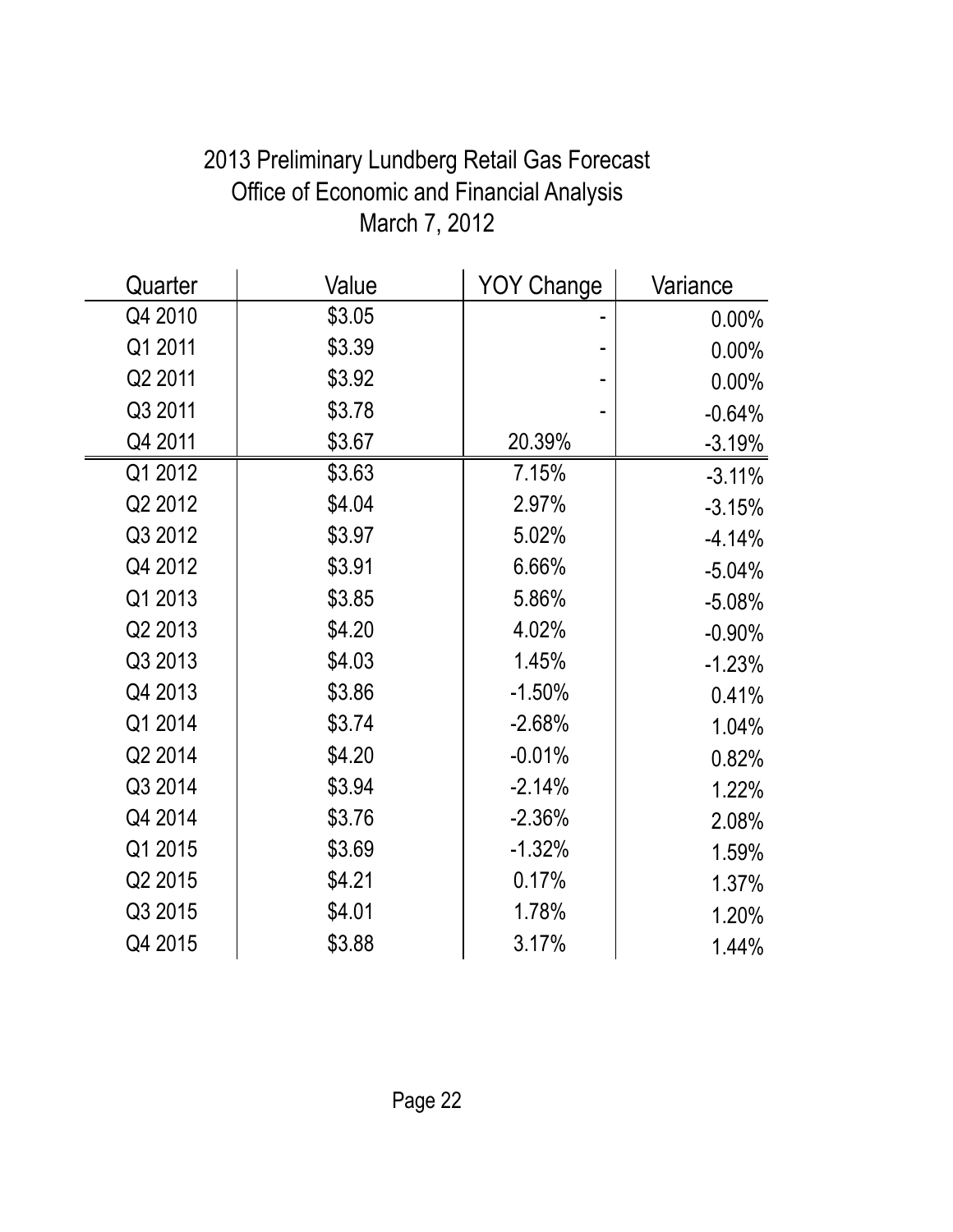#### 2013 Preliminary Outyear COLA Comparison Forecast Office of Economic and Financial Analysis March 7, 2012

| Year | Old COLA | <b>New COLA</b> | Diff      |
|------|----------|-----------------|-----------|
| 2011 | 2.00%    | $0.00\%$        | $-2.00\%$ |
| 2012 | 3.94%    | 1.63%           | $-2.31%$  |
| 2013 | 2.00%    | 2.75%           | 0.75%     |
| 2014 | 2.34%    | 2.04%           | $-0.30%$  |
| 2015 | 2.13%    | 2.16%           | 0.03%     |
| 2016 | 2.32%    | 2.28%           | $-0.04%$  |
| 2017 | 2.22%    | 2.29%           | 0.07%     |
| 2018 | 2.20%    | 2.28%           | 0.08%     |
| 2019 | 2.25%    | 2.27%           | 0.03%     |
| 2020 | 2.24%    | 2.31%           | 0.07%     |
|      |          |                 |           |

The "New" COLA:

0%

 90% of the average annual change in the Seattle CPI-W from July 2010 to June 2011; 0% floor, no ceiling 95% of the average annual change in the Seattle CPI-W from July 2011 to June 2012; 0% floor, no ceiling 95% of the average annual change in the Seattle CPI-W from July 2012 to June 2013; 0% floor, no ceiling **2015 and beyond** we assume the same 95% of the Seattle CPI-W, however this IS NOT currently contracted for

The "Old" COLA:

 90% of the annual change in the September 2009 to September 2010 National CPI-W; 2% floor, 6% ceiling 90% of the annual change in the September 2010 to September 2011 National CPI-W; 2% floor, 6% ceiling 90% of the annual change in the September 2011 to September 2012 National CPI-W; 2% floor, 6% ceiling 90% of the annual change in the September 2012 to September 2013 National CPI-W; 2% floor, 6% ceiling **2015 and beyond** we assume the same 90% of the National CPI-W, however this IS NOT currently contracted for